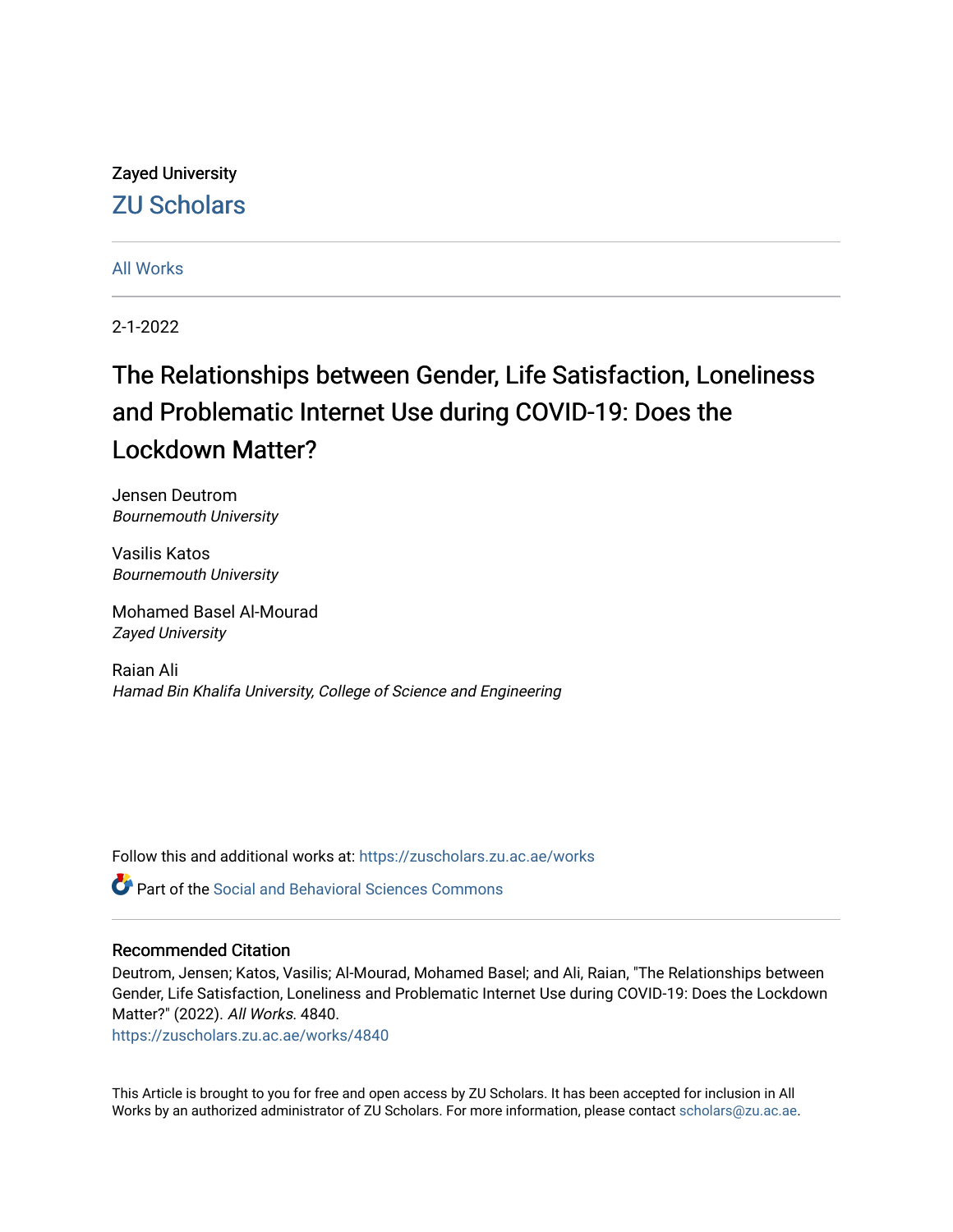



# *Article* **The Relationships between Gender, Life Satisfaction, Loneliness and Problematic Internet Use during COVID-19: Does the Lockdown Matter?**

**Jensen Deutrom 1,\*, Vasilis Katos <sup>1</sup> , Mohamed Basel Al-Mourad <sup>2</sup> and Raian Ali 3,[\\*](https://orcid.org/0000-0002-5285-7829)**

- <sup>1</sup> Faculty of Science and Technology, Bournemouth University, Bournemouth BH12 5BB, UK; vkatos@bournemouth.ac.uk
- <sup>2</sup> College of Technological Innovation, Zayed University, Dubai, United Arab Emirates; basel.almourad@zu.ac.ae
- <sup>3</sup> College of Science and Engineering, Hamad Bin Khalifa University, Doha, Qatar
- **\*** Correspondence: s5212239@bournemouth.ac.uk (J.D.); raali2@hbku.edu.qa (R.A.)

**Abstract:** In response to the COVID-19 pandemic, many governments have attempted to reduce virus transmission by implementing lockdown procedures, leading to increased social isolation and a new reliance on technology and the internet for work and social communication. We examined people's experiences working from home in the UK to identify risk factors of problematic internet use during the first lockdown period, specifically looking at life satisfaction, loneliness, and gender. A total of 299 adults completed the Problematic Internet Use Questionnaire-Short-Form-6, UCLA-3 Item Loneliness Scale, and Satisfaction with Life Scale online. Through structural equation modelling, we found that loneliness positively predicted problematic internet use while gender had no effect. Life satisfaction and age positively predicted loneliness but had no direct effect on problematic internet use, suggesting loneliness fully mediated their relationship with problematic internet use. Our study serves as a benchmark study of problematic internet use among those working from home during lockdown conditions, which may be utilized by future researchers exploring longitudinal patterns post-pandemic.

**Keywords:** problematic internet use; lockdown; working from home; life satisfaction; loneliness

### **1. Introduction**

The UK is one of the countries which has been most severely affected by the COVID-19 pandemic (with the fifth highest total number of cases in the world), but also from secondary consequences such as some of the largest and most restrictive mass quarantines which have been implemented repeatedly  $[1-3]$  $[1-3]$ . According to the Office for National Statistics [\[4\]](#page-11-2) nearly half of all employed people worked from home (WFH) during the first periods of lockdown, 86% of whom declaring that this was a result of the pandemic.

The restrictions brought about by the pandemic have changed our relationship with technology, with many people relying on technology and the internet for core aspects of life including work, communication, and entertainment [\[5,](#page-11-3)[6\]](#page-11-4). While this increased use of the internet may be beneficial by helping people adapt to restrictions imposed by lockdown, this increased reliance may also foster addictive and problematic behavior [\[7\]](#page-11-5). Mental health and wellbeing have reportedly worsened since the pandemic, predominantly driven by the social isolation [\[8\]](#page-11-6). According to the ONS, 7.4 million people (almost a third of those who were asked) reported that loneliness during the first month of lockdown had negatively affected their wellbeing [\[9\]](#page-11-7). Additionally, research from early in the pandemic found that people felt lower life satisfaction overall, with individuals WFH reporting lower life satisfaction than those in the office but higher life satisfaction than the individuals who completely stopped to work [\[10\]](#page-11-8). While individuals WFH may not have suffered



**Citation:** Deutrom, J.; Katos, V.; Al-Mourad, M.B.; Ali, R. The Relationships between Gender, Life Satisfaction, Loneliness and Problematic Internet Use during COVID-19: Does the Lockdown Matter?. *Int. J. Environ. Res. Public Health* **2022**, *19*, 1325. [https://](https://doi.org/10.3390/ijerph19031325) [doi.org/10.3390/ijerph19031325](https://doi.org/10.3390/ijerph19031325)

Academic Editor: Manuel Gámez-Guadix

Received: 1 October 2021 Accepted: 17 January 2022 Published: 25 January 2022

**Publisher's Note:** MDPI stays neutral with regard to jurisdictional claims in published maps and institutional affiliations.



**Copyright:** © 2022 by the authors. Licensee MDPI, Basel, Switzerland. This article is an open access article distributed under the terms and conditions of the Creative Commons Attribution (CC BY) license [\(https://](https://creativecommons.org/licenses/by/4.0/) [creativecommons.org/licenses/by/](https://creativecommons.org/licenses/by/4.0/)  $4.0/$ ).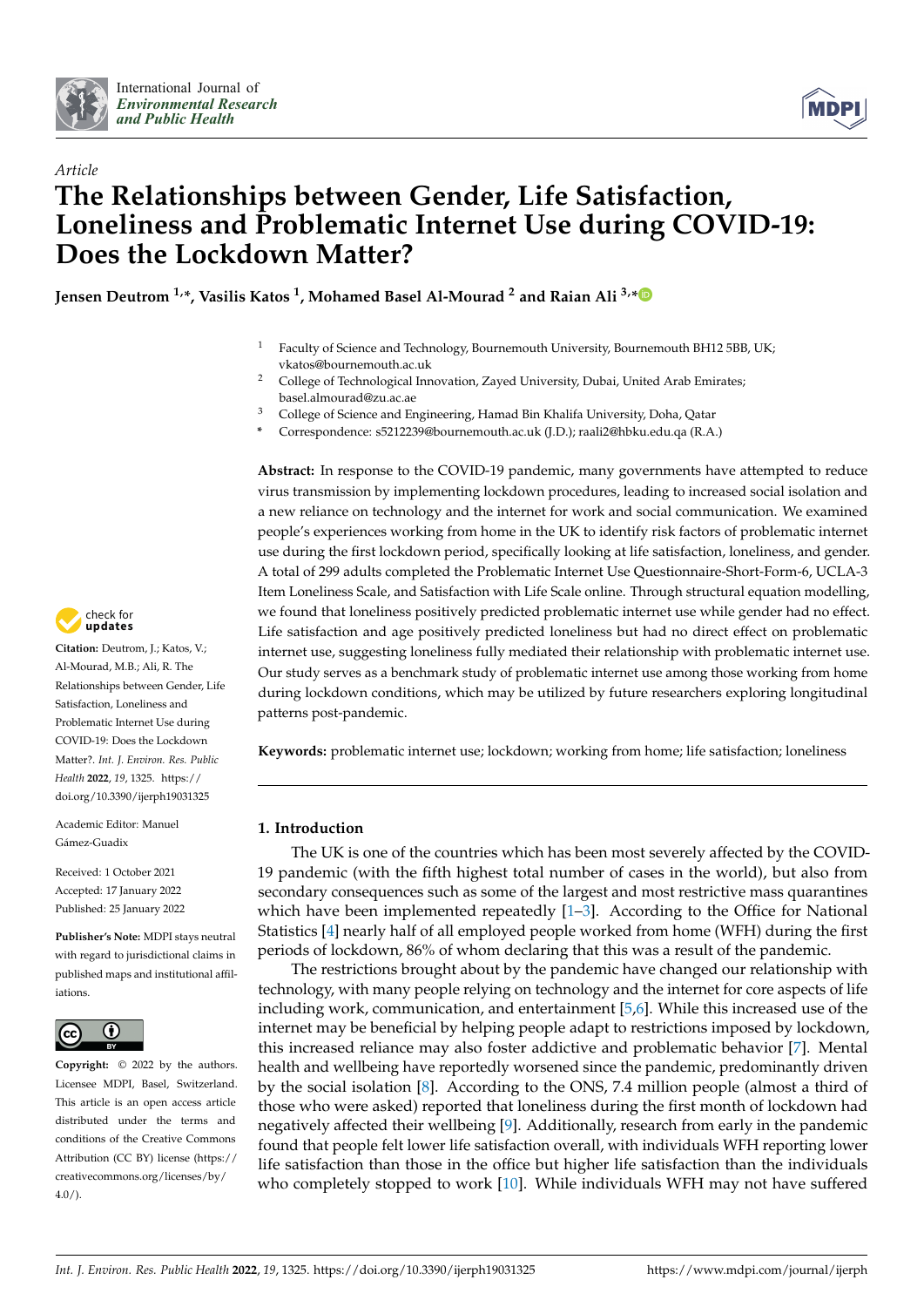from financial instability to the same degree as those who were dismissed or furloughed, there is still evidence of negative impacts such as challenges linked to communicating via technology with colleagues, increased stress, reduced social contact, burnout and dilemmas with balancing life with work [\[11](#page-11-9)[–13\]](#page-11-10).

It is important to point out that although WFH has become increasingly popular over the last decade [\[4](#page-11-2)[,14\]](#page-11-11), the pandemic has drastically propelled this movement but has also removed the element of choice with many having to WFH without sufficient preparation or facilities. Therefore, some reported challenges of WFH during lockdown may reflect the other conditions brought about by the pandemic such as social distancing, rather than simply WFH itself. This idea is backed by research which found that individuals who were not able to WFH pre-pandemic reported higher stress [\[11\]](#page-11-9). Consequently, suggestions for precautionary strategies and countermeasures are different when WFH is a requirement compared to when it is a choice taken with adequate preparation.

The pandemic has changed the way we interact with technology, with evidence of people increasing their use of digital media during lockdown, in some instances to the point of problematic use and addiction [\[5](#page-11-3)[–7](#page-11-5)[,15](#page-12-0)[,16\]](#page-12-1). There are no agreed upon definitions for internet addiction or PIU. However, PIU is described in the literature as a heterogeneous construct and condition which involves extreme and poorly regulated behaviors regarding the use of the internet which leads individuals to distress and challenges in managing their life in physical world [\[17,](#page-12-2)[18\]](#page-12-3). In Al-mourad et al. [\[19\]](#page-12-4) digital addiction is defined using two constructs. The first relates to the style of use (e.g., being excessive and obsessive). The second relates to the harm associated with that (e.g., mental health and familial relationships). It is also worth noting that PIU is currently not recognized in the Diagnostic and Statistical Manual of Mental Disorder, fifth edition (DSM-5) [\[20\]](#page-12-5) despite consensus over concerns related to internet overuse, although 'internet gaming disorder' has been included in the DSM-5 as a subject for further investigation and was formally recognized in the International Classification of Diseases (ICD-11) [\[21](#page-12-6)[–23\]](#page-12-7).

Research exploring psychosocial factors associated with PIU have consistently identified loneliness, and more recently, low life satisfaction to be meaningful predictors [\[12,](#page-11-12)[24](#page-12-8)[–28\]](#page-12-9). These findings are relevant to the lockdown context where many individuals reported that feeling lonely during lockdown worsened their wellbeing [\[9\]](#page-11-7), so perhaps they may look for connection using the only methods available to them such as social media and the internet [\[29\]](#page-12-10). Therefore, it could be possible that the increased loneliness and worsened life satisfaction fueled by the social isolation of lockdown, along with the newfound reliance on the internet are creating conditions ripe for increased PIU. In fact, research carried out during the pandemic so far has revealed such a trend [\[7,](#page-11-5)[30\]](#page-12-11). PIU can be associated with a decline in an individual's academic/work performance, physical health and interpersonal relationships [\[31\]](#page-12-12), therefore exploring whether the relation still holds true in lockdown where the internet is unavoidable and vital is necessary.

Research exploring PIU has also predominantly focused on gender differences with the majority of studies finding that overall, males tend to demonstrate higher PIU than females [\[32](#page-12-13)[–36\]](#page-12-14). While several of these studies explored PIU in adolescents and young adults, our study aimed to add to the literature base by examining PIU in the context of adults WFH where using a computer is the primary option for communication and doing work. Although in this context gender is a static factor (as with personality traits), we will not dismiss it from our research focus as there is evidence to suggest that men and women have differently experienced the challenges of lockdown. For example, women have reportedly experienced higher anxiety, loneliness, and depressive symptoms than men [\[37](#page-12-15)[,38\]](#page-12-16). As all of these factors have previously shown to be associated with PIU, it may be that gender differences in PIU during lockdown may be different to those during 'normal' times. The aim of our research was to replicate previous studies exploring risk factors of problematic internet use (PIU) under the new conditions of WFH during lockdown in the COVID-19 pandemic.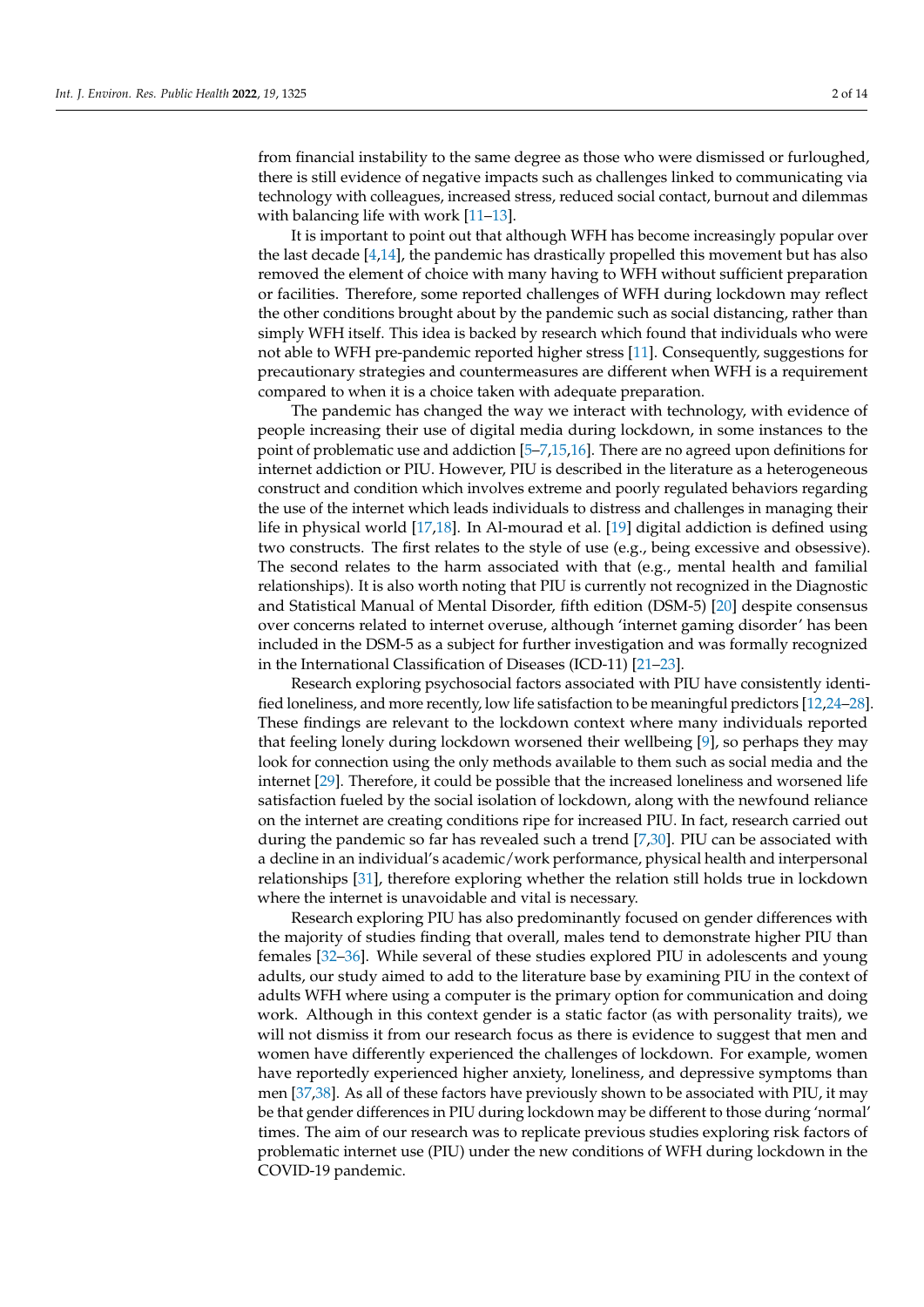## **2. Hypotheses Development 2. Hypotheses Development**

In Deutrom et al. [\[39\]](#page-12-17), in which we utilized the same dataset used in this paper, and the same dataset used in this paper, a confirmatory analysis was performed by revisiting the work conducted in the literature on<br>PH Used in a to ne contribute conviction as this configuration assimated an extinct PIU leading to poor cyber security practices. The underlying estimated operational model The reading to poor cyber security practices. The underlying estimated operational model was based on a survey conducted while people were influenced by lockdown conditions mas based on a survey conducted while people were influenced by lockdown conditions due to COVID-19, as informed by the key works of [\[24,](#page-12-8)[25,](#page-12-18)[40\]](#page-12-19). The model explored how  $\frac{dE}{dt}$  and to COVID-19, as informed by the key works of  $\frac{dE}{dt}$ , the model explored from hom how in subfactors: password generation, devices securement, updating, and proactive across four subfactors: password generation, devices securement, updating, and proactive assess four subfactors: password generation, across securement, up analog, and present to avareness [\[41\]](#page-12-20). However, in the present study we adopted a different approach informed by the literature discussed in the introductory section, focusing instead on PIU alone and by the literature discussed in the introductory section, focusing instead on PIU alone and its associations with life satisfaction, loneliness and gender.

While comparing PIU during lockdown to PIU during 'normal' pre-pandemic times would have been ideal, due to the unpredictable and unprecedented nature of COVID-19 there was no perfectly matched sample available to do so. As such, our study aimed to provide a benchmark for PIU data in lockdown conditions which could be utilized in future research looking to compare post-lockdown findings. As many companies are moving towards WFH as the 'new normal' [\[42\]](#page-12-21), these findings have potential importance for employers towards maintaining the wellbeing and healthy online behavior of their employees. Therefore, we aimed to explore whether these previously identified risk factors of PIU are still relevant during the pandemic with the following hypotheses:

When working from home during lockdown conditions:

**Hypothesis 1 (H1).** *Life satisfaction is still associated negatively with PIU.* **Hypothesis 1 (H1).** *Life satisfaction is still associated negatively with PIU*

**Hypothesis 2 (H2).** *Loneliness is still associated positively with PIU.* **Hypothesis 2 (H2).** *Loneliness is still associated positively with PIU*

**Hypothesis 3 (H3).** *PIU is still more prevalent in males than in females.* **Hypothesis 3 (H3).** *PIU is still more prevalent in males than in females*

The operational model of the above hypotheses is depicted in Figure 1. The operational model of the above hypotheses is depicted in Figur[e 1](#page-3-0).

<span id="page-3-0"></span>

Controls: Age, Education, Days WFH before lockdown, Shared devices, Use of devices, Number of devices used for work

**Figure 1.** The operational model. **Figure 1.** The operational model.

### **3. Methods 3. Methods**

*3.1. Sample 3.1. Sample*

necruited via online platform Prolific (https://www.prolifice.org/accessed 20 January 2022), 299 adults WFH in the UK completed the online survey, receiving £1.50 reimburse-2022), 299 adults WFH in the UK completed the online survey, receiving £1.50 reimburse-ment for their participation. Participants of all abilities were recruited from all across the ment for their participation. Participants of all abilities were recruited from all across the UK. Eligibility criteria included being age 18 or over, WFH every day and only having WFH  $U(\zeta)$  is called by  $\zeta$  included being agents of  $\zeta$  or  $\zeta$  or  $\zeta$  or  $\zeta$  or  $\zeta$  or  $\zeta$  or  $\zeta$  or  $\zeta$  or  $\zeta$  or  $\zeta$  or  $\zeta$  or  $\zeta$  or  $\zeta$  or  $\zeta$  or  $\zeta$  or  $\zeta$  or  $\zeta$  or  $\zeta$  or  $\zeta$  o rarely (<one day a week), or sometimes (one day or more) before the pandemic. Individuals Recruited via online platform Prolific [\(https://www.prolific.co/,](https://www.prolific.co/) accessed 16 January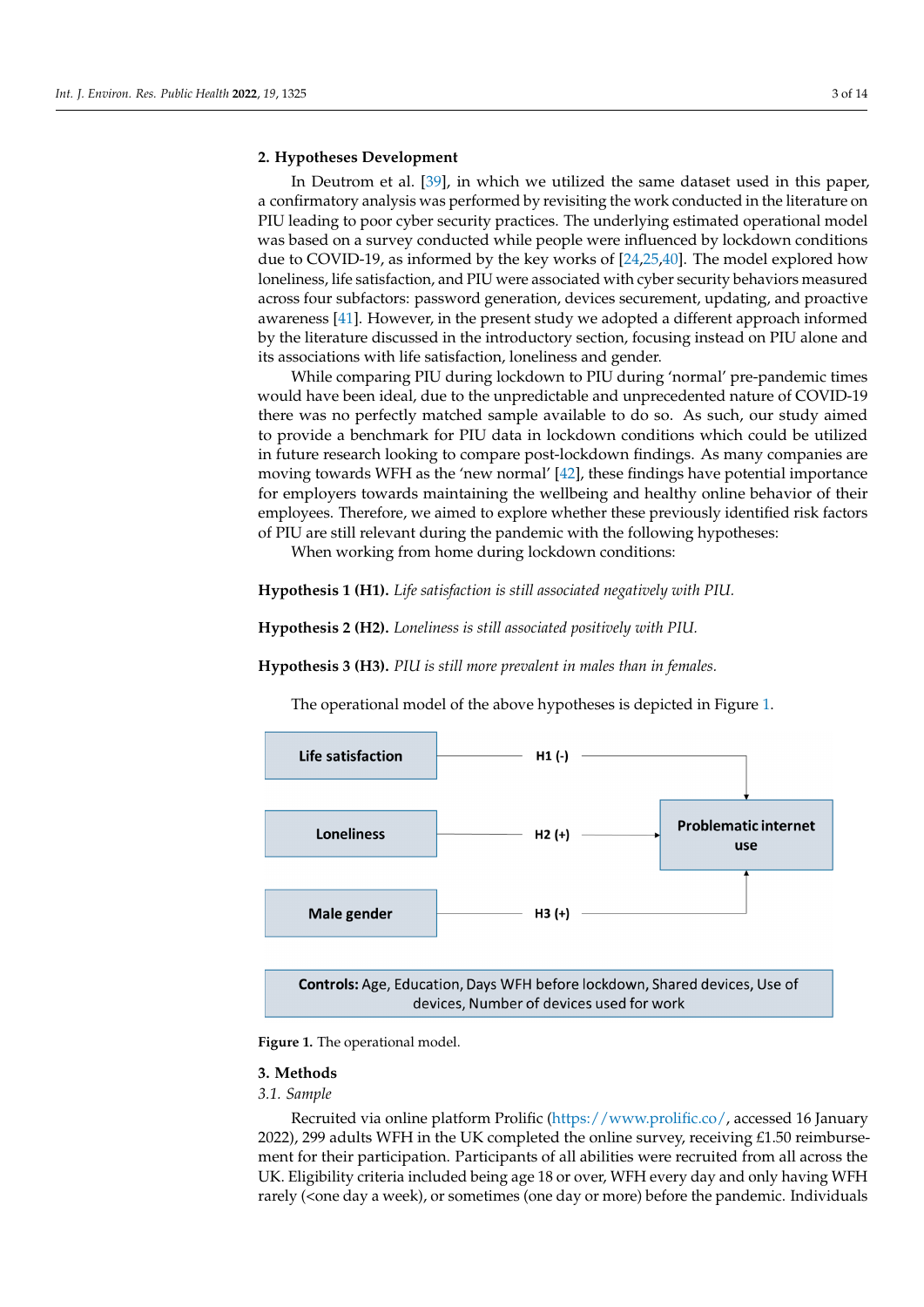who commuted to work, always WFH even before the pandemic or were unemployed were excluded from participating. Pre-screening filters implemented by Prolific ensured that only individuals meeting our criteria were presented with our survey. Ages of participants ranged from 18 to 69 years ( $\mu$ = 33.00,  $\sigma$  = 0.48) and the sample consisted of 183 females (61.20%) and 116 males (38.80%). This study was approved by Bournemouth University ethics process. Data were collected during July 2020 while many people were still WFH as the UK was still in lockdown, although restrictions had started to ease.

The participant demographics are presented in Table [1](#page-4-0) below.

<span id="page-4-0"></span>**Table 1.** Demographics of the participants.

| $(n = 299)$                      | Frequency      | Percent |  |
|----------------------------------|----------------|---------|--|
| Gender                           |                |         |  |
| Female                           | 183            | 61.2    |  |
| Male                             | 116            | 38.8    |  |
| Age (years)                      |                |         |  |
| $18 - 24$                        | 38             | 12.7    |  |
| $25 - 29$                        | 78             | 26.1    |  |
| $30 - 34$                        | 65             | 21.7    |  |
| $35 - 39$                        | 59             | 19.7    |  |
| $40 - 44$                        | 29             | 9.7     |  |
| 45-49                            | 19             | 6.4     |  |
| $50+$                            | 11             | 3.7     |  |
| Education                        |                |         |  |
| No formal education              | $\overline{2}$ | 0.7     |  |
| GCSEs or equivalent              | 14             | 4.7     |  |
| A-Levels or equivalent           | 58             | 19.4    |  |
| Bachelor's degree                | 142            | 47.5    |  |
| Master's degree                  | 61             | 20.4    |  |
| PhD                              | 17             | 5.7     |  |
| Vocational program               | $\,4$          | 1.3     |  |
| Prefer not to say                | $\mathbf{1}$   | 0.3     |  |
| WFH before lockdown              |                |         |  |
| Rarely, less than one day a week | 205            | 68.6    |  |
| Sometimes, 1 or more days a week | 94             | 31.4    |  |
| Device shared                    |                |         |  |
| Yes                              | 23             | 7.7     |  |
| No                               | 276            | 92.3    |  |
| Device use                       |                |         |  |
| Just work                        | 66             | 22.1    |  |
| Work and personal                | 233            | 77.9    |  |
| Number of devices used           |                |         |  |
| $\mathbf{1}$                     | 189            | 63.2    |  |
| $\sqrt{2}$                       | 77             | 25.8    |  |
| 3                                | 25             | 8.4     |  |
| $\overline{4}$                   | $\,$ 8 $\,$    | 2.7     |  |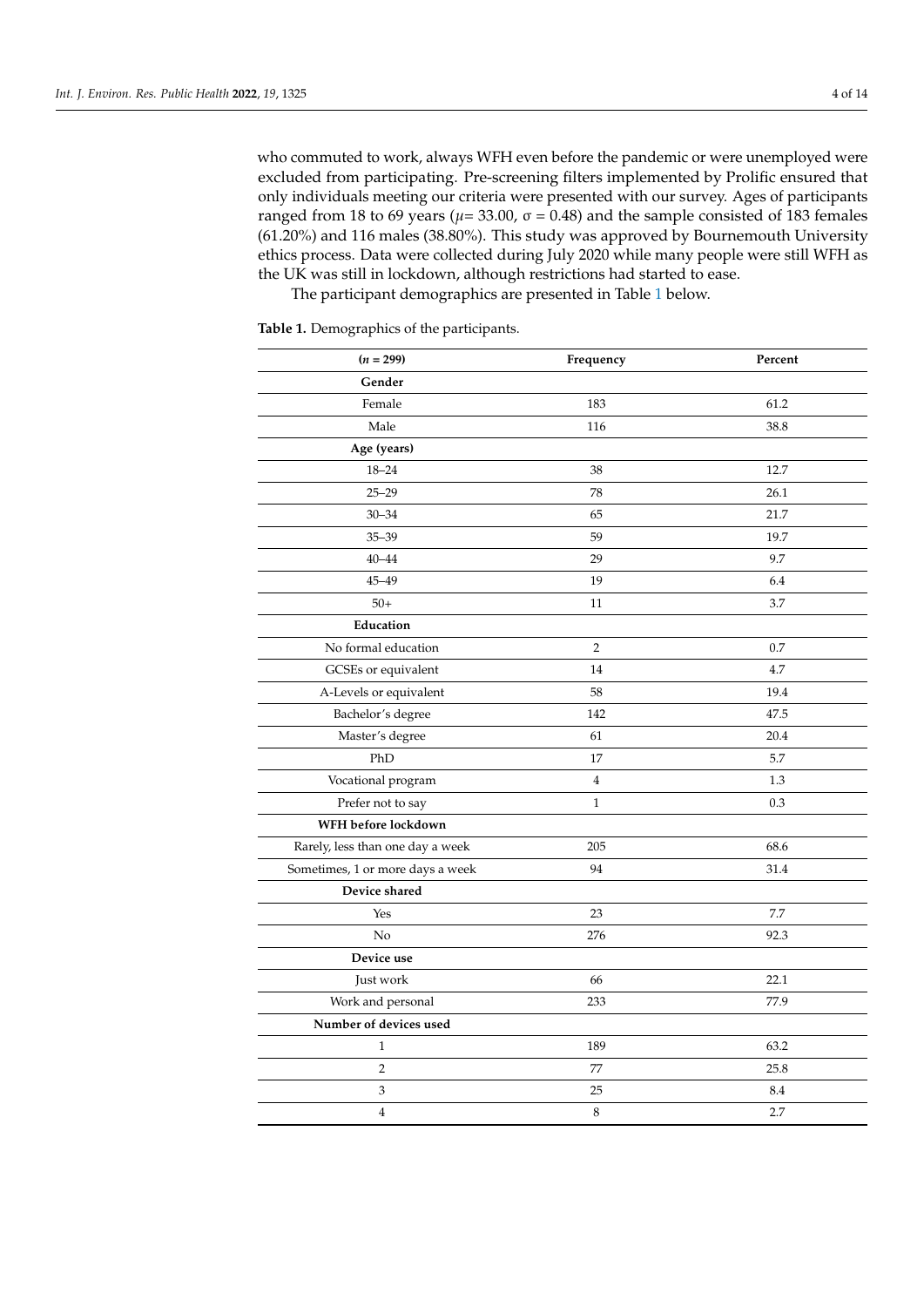#### *3.2. Measures*

We altered the initial instructions for each scale to request that participants consider their experiences of lockdown when completing the questions. However, other than this we presented the scales as they were in their original studies. Table [2](#page-5-0) presents details of how each scale and how it was scored. In order to attempt replicating the studies which formed the hypotheses as close as possible, all scales were chosen from the most relevant studies previously discussed [\[24,](#page-12-8)[36\]](#page-12-14);

<span id="page-5-0"></span>**Table 2.** Measurement and scoring of each scale.

| <b>Scale</b>                                                  | Likert Measure                                            | <b>Scoring</b>                                                                                                                 |  |  |
|---------------------------------------------------------------|-----------------------------------------------------------|--------------------------------------------------------------------------------------------------------------------------------|--|--|
| SWLS                                                          | $7$ -point: $1 =$ Strongly disagree, $7 =$ Strongly agree | Range of scores: $5-35$ . $20$ = neutral point.<br>$5-9$ = extremely dissatisfied with life,<br>$31-35$ = extremely satisfied. |  |  |
| $UCI.A-3$                                                     | $3$ -point: $1 =$ Hardly ever, $3 =$ Often                | Range of scores: 3–9. Higher scores indicate higher<br>loneliness, $>6$ = lonely.                                              |  |  |
| 5-point: $1 =$ Never, $5 =$ Always/almost always<br>PIUO-SF-6 |                                                           | Range of scores: 5-30. Higher scores indicate higher PIU,<br>$>15$ = problematic.                                              |  |  |

Life satisfaction: This first-order construct consists of five items, based on Diener et al.'s Satisfaction with Life Scale (SWLS) [\[43\]](#page-12-22). Items include: "In most ways my life is close to my ideal", "I am satisfied with my life", "The conditions of my life are excellent", "If I could live my life over, I would change almost nothing", and "So far I have gotten the important things I want in life". This scale was chosen for its brevity and established reliability ( $\alpha$  = 0.87).

Loneliness: This first-order construct is composed of three items from the UCLA-3 Item Loneliness Scale (UCLA-3;) [\[44\]](#page-13-0). Items include: "How often do you feel isolated from others?", "How often do you feel left out?" and "How often do you feel that you lack companionship?". Like the SWLS, this scale was chosen for its brevity and robust testing  $(\alpha = 0.72)$ .

Problematic internet use: The Problematic Internet Use Questionnaire Short-Form 6 (PIUQ-SF-6;) [\[45\]](#page-13-1), is a second-order construct consisted of six items, two for each of the three subscales: obsession with the internet use (Cronbach  $\alpha = 0.76$ ), neglect of other essential everyday needs and jobs ( $\alpha$  = 0.59) and control disorder, denoting difficulties in staying in control over Internet use ( $\alpha$  = 0.82).

Other: Several demographic questions including items related to WFH environments were presented such as 'Do you use said device(s) only for work or for personal use (e.g., social media, online shopping, surfing the internet) as well?' Further demographic information was collected via pre-screening filters and existing data captured by Prolific; these included questions regarding student status, employment status, country of residence and how many days spent WFH. Participants also completed the Security Be-havior Intentions Scale (SeBIS;) [\[41\]](#page-12-20), however that data was not included in the current hypotheses or analysis.

Table [3](#page-6-0) contains the descriptive statistics for the psychological measures carried out. When comparing the results to the scoring criteria in Table [2,](#page-5-0) it can be seen that the mean scores for SWLS, UCLA-3, and PIUQ-SF-6 are all relatively close to their respective neutral points.

#### *3.3. Statistical Analysis*

Our study utilized a quantitative method by carrying out structural equation modelling (SEM) in AMOS-SPSS, using maximum likelihood estimation methodology. As mentioned in the Hypotheses, the dataset used for this analysis is the same dataset from Deutrom et al. [\[39\]](#page-12-17). Content validity of the constructs is accepted, as the literature previously discussed are endorsed for operationalizing these constructs. In this work, we followed a similar approach to assess the model fits (i.e., multiple indices were used as a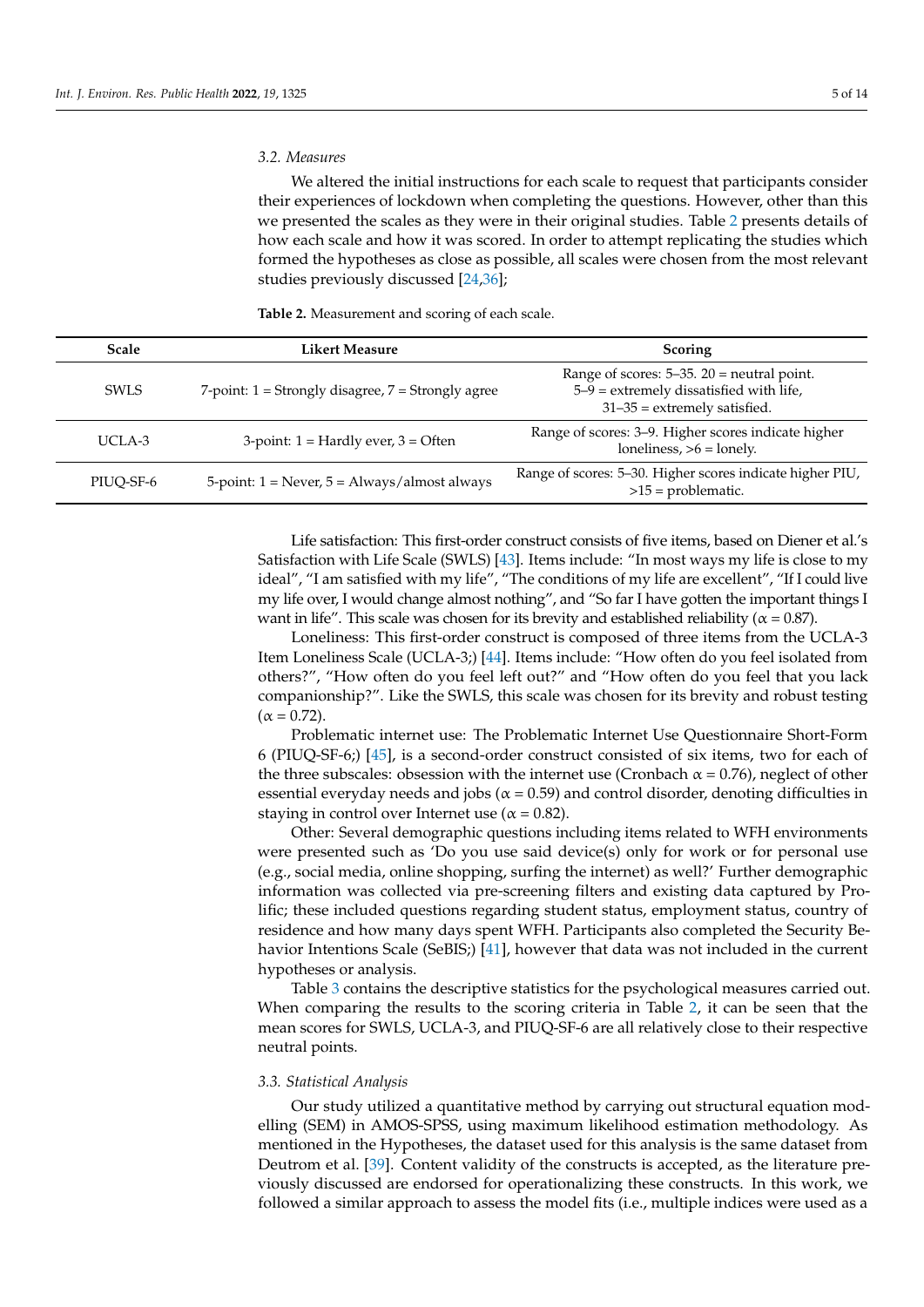model can be satisfactory on one fit index but weaker on others) [\[46\]](#page-13-2). The following fit indices were used: Chi-square test (with critical significant level  $p > 0.05$ ); the normedchi-square ratio (critical level of 3 or lower); the normed fit index—NFI (critical level of 0.90 or higher); the goodness of fit index—GFI (critical level of 0.80 or higher); the comparative fit index—CFI (critical level of 0.90 or higher); the standardised root mean squared residuals—SRMR (critical level of 0.08 or lower); and the root mean squared error of approximation—RMSEA (critical level of 0.08 or lower;) [\[47\]](#page-13-3). Data from participants with notably short survey completion times were discarded in order to ensure higher validity.

| <b>Scale</b>           | <b>Mean of Total Score</b> | <b>Standard Deviation</b> |
|------------------------|----------------------------|---------------------------|
| <b>SWLS</b>            | 21.10                      | 6.37                      |
| UCLA-3                 | 5.42                       | 1.88                      |
| PIUQ-SF-6              | 13.70                      | 4.46                      |
| Obsession<br>$\bullet$ | 4.09                       | 1.73                      |
| Neglect<br>$\bullet$   | 4.89                       | 1.76                      |
| Control                | 4.71                       | 1.73                      |

<span id="page-6-0"></span>**Table 3.** Descriptive statistics for psychological measures.

#### **4. Results**

#### *4.1. Data Properties*

Table [4](#page-6-1) presents the means, the standard deviations, skewness/kurtosis, and the Cronbach alphas for all constructs in the present sample. Also presented are the average variance extracted (AVE) for each construct. These were created by implementing confirmatory factor analysis (CFA), and the bivariate correlation coefficients between all constructs from the study. As all Cronbach alphas are much higher than 0.70, this suggests that construct internal consistency is supported [\[48\]](#page-13-4). The scores of AVE for all constructs are higher than 0.50, and therefore construct validity is also supported. Considering each factor's AVE square root is greater than its correlations with other factors, we can infer that construct discriminant validity is also supported [\[49\]](#page-13-5). Moreover, the values of skewness and kurtosis of the constructs in Table [4](#page-6-1) range between −1 and +1, verifying that the constructs used in the study follow the normal distribution, allowing thus the use of maximum likelihood estimation methodology [\[50\]](#page-13-6).

<span id="page-6-1"></span>**Table 4.** Data properties.

| <b>Constructs</b>           | Means<br>(Standard<br>Deviations) | <b>Skewness</b><br>{Kurtosis} | Cronbach<br><b>Alphas</b> | Correlation<br>Coefficients |            |                             |
|-----------------------------|-----------------------------------|-------------------------------|---------------------------|-----------------------------|------------|-----------------------------|
|                             |                                   |                               |                           | Life satisfaction           | Loneliness | Problematic<br>Internet use |
| Life satisfaction.          | 4.22<br>(1.27)                    | $-0.391$<br>$[-0.594]$        | 0.867                     | (0.634)                     |            |                             |
| Loneliness                  | 1.81<br>(0.63)                    | 0.432<br>$[-0.813]$           | 0.822                     | $-0.439**$                  | (0.666)    |                             |
| Problematic<br>Internet use | 2.28<br>(0.74)                    | 0.277<br>$-0.337$             | 0.812                     | $-0.189**$                  | $0.307**$  | (0.518)                     |

Notes: \*\* Correlations are significant at 0.01 level (2-tailed). Figures in brackets indicate Average Variance Extracted (AVE).

#### *4.2. The Measurement Model*

Table [4](#page-6-1) demonstrates that significantly negative correlation coefficient between life satisfaction and problematic internet use ( $r = -0.189$ ), and is significantly positive between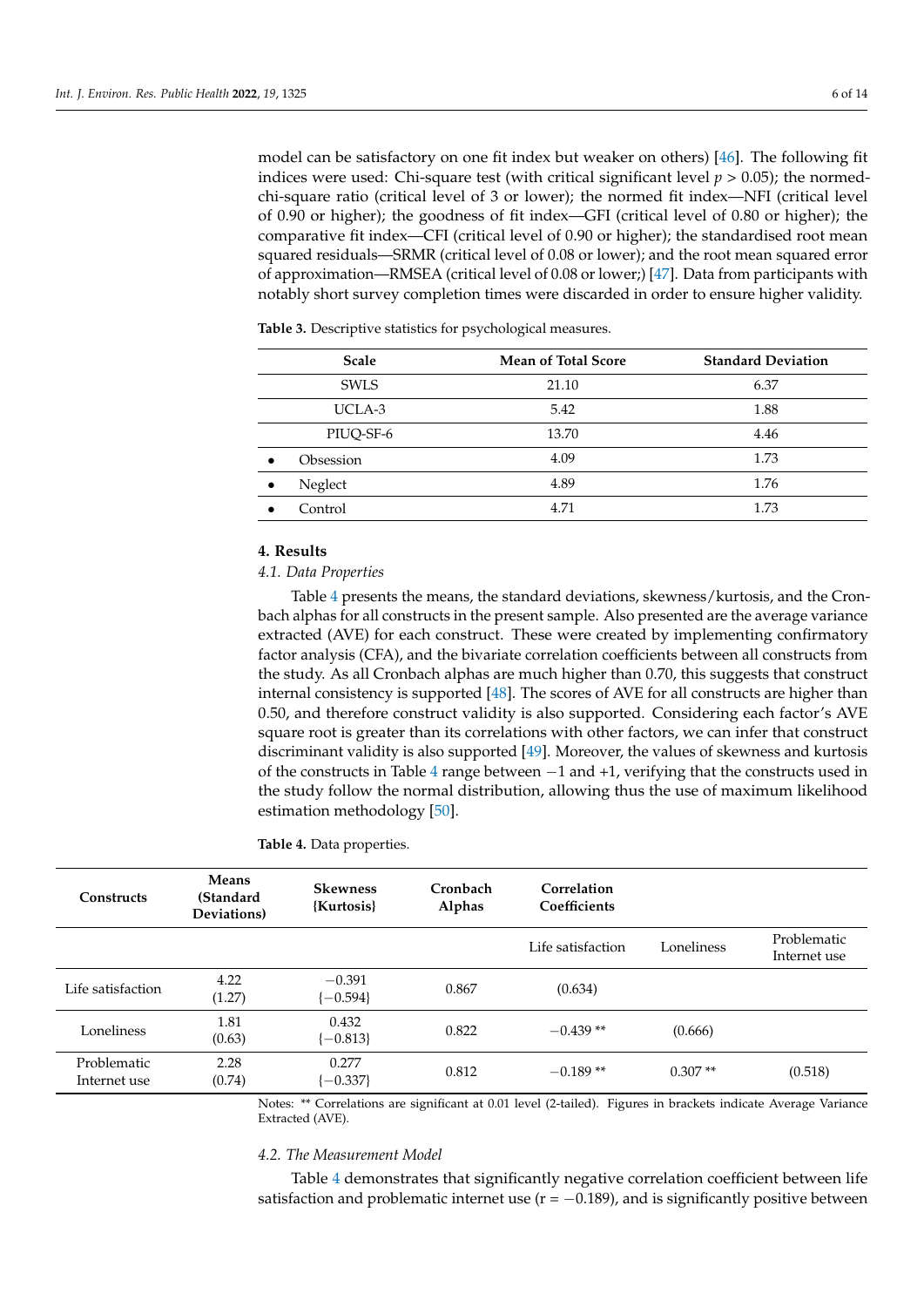loneliness and problematic internet use  $(r = 0.307)$ , supporting our hypotheses. However, due to the exchanges between many variables, although results of correlation coefficients may be interesting, they may ultimately prove perplexing. Therefore, to isolate potential associations between the constructs from the operational model demonstrated in Figure [1,](#page-3-0)  $\,$ we continued to estimate and examine the measurement and structural models.

By applying CFA to the measurement model which is composed of the constructs presented in Figure 1, the fit indices (Chi-Square [=](#page-3-0) 62.774, df = 41,  $p$  = 0.000, Normed-Chi-Square = 1.531, GFI = 0.966, CFI = 0.986, NFI = 0.961, SRMR = 0.0345, RMSEA = 0.042) signified sufficient fit. After applying CFA to a model with all items loading on a single factor, the fit indices (Chi-Square = 664.54, df = 77,  $p = 0.000$ , Normed-Chi-Square = 8.63 GFI = 0.421,  $CFI = 0.618$ , NFI = 0.592, SRMR = 0.1261, RMSEA = 0.160) demonstrated to be worse than the hypothesized model, therefore upholding the constructs of the measurement model. When comparing the results of the single factor model and the measurement model (i.e., ratio =  $\Delta$ chi-square/ $\Delta$ df = 601.766/36), we can deduce that the constructs of our study are sufficiently distinct, and as the ratio of the common method bias  $(CMB) = 16.7$  is much larger that the critical value of 3.84 per degree of freedom we can argue that the CMB is limited [\[51\]](#page-13-7).

# *4.3. The Structural Model and Testing of Hypotheses 4.3. The Structural Model and Testing of Hypotheses*

We applied SEM to estimate the model in Figure [1,](#page-3-0) the fit indices resulted (Chi-We applied SEM to estimate the model in Figure 1, the fit indices resulted (Chi-Square = 63.206, df = 43, *p* = 0.000, Normed-Chi-Square = 1.470, GFI = 0.966, CFI = 0.987, Square = 63.206, df = 43, *p* = 0.000, Normed-Chi-Square = 1.470, GFI = 0.966, CFI = 0.987,  $NFI = 0.960$ , SRMR = 0.1028, RMSEA = 0.040) indicated a good fit. However, the relationships between satisfaction with life and PIU, and between gender and PIU were not ships between satisfaction with life and PIU, and between gender and PIU were not sigsignificant, answering H1 and H3, and so were removed from the final model. Furthermore, while there was no significant relationship between life satisfaction and PIU, indirect effects through loneliness were tested. Figure [2](#page-7-0) demonstrates estimation results from the control variables, and it must be noted here that only age is present as all other control variables were not significant. The figures in Figure  $\frac{1}{2}$  $\frac{1}{2}$  $\frac{1}{2}$  refer to standardized coefficients. Figure 2 shows the significant levels of the structural coefficients, whilst all of the rest estimated coefficients are significant at level  $p = 0.001$ . The fit indices of the final model produced (Chi-Square = 79.461, df = 49, Normed-Chi-Square = 1.622, GFI = 0.958, CFI = 0.980, NFI = 0.951,  $S\overline{\text{R}}\text{MR} = 0.0464$ ,  $\text{RMSEA} = 0.046$ ) indicated a very good fit. Subsequently, the estimated operational model sh[ow](#page-7-0)n in Figure 2 is considered acceptable.

<span id="page-7-0"></span>



The results demonstrated in Figure 2 suggest a negative association between life satisfaction between life satisfactors of  $0.407 \times 2.003$ . satisfaction and loneliness (β = −0.497, *p* < 0.001), and loneliness is positively associated with  $\text{PIL}$  (*β* = 0.415, *u* ≤ 0.001), ang patitive L2. As there is no direct in if is not associative.  $P_{\text{1}}$  ( $P_{\text{2}}$  ),  $P_{\text{3}}$  and  $P_{\text{1}}$  ( $p_{\text{2}}$  and infer the the noise is no direct significant association between life satisfaction and PIU, we can infer that the relationship between life satisfaction between life satisfaction and PIU, we can infer that the relationship between life satisfactionThe results demonstrated in Figure [2](#page-7-0) suggest a negative association between life with PIU (β = 0.415,  $p < 0.001$ ), supporting H2. As there is no direct significant association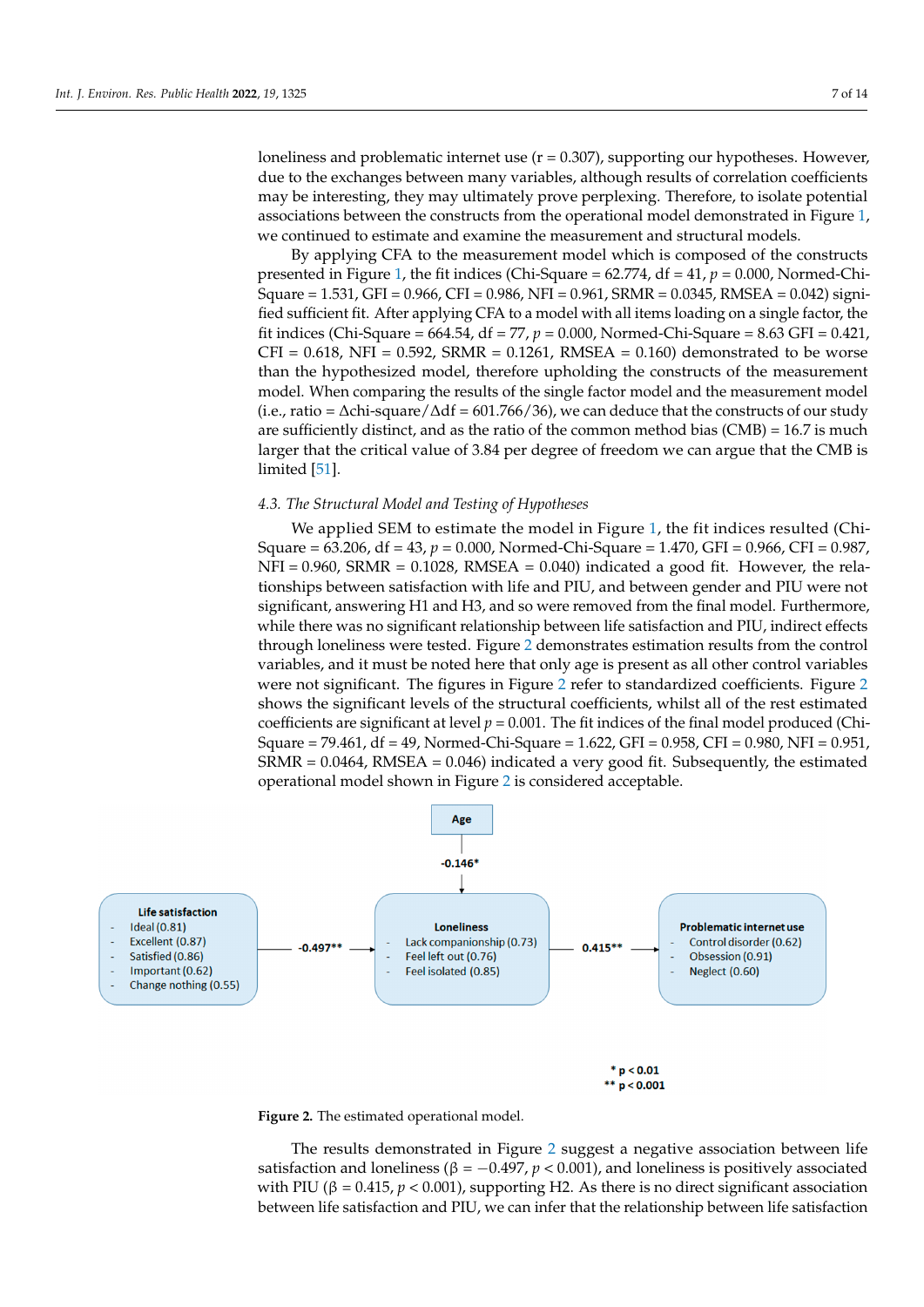and PIU is completely mediated by loneliness. Regarding the control variables, the negative standardized coefficient of age ( $\beta = -0.146$ ,  $p < 0.01$ ) in association with loneliness suggests that older individuals in our WFH sample may feel less lonely. Moreover, life satisfaction maintains a negative relation with PIU as observed by the negative sign when multiplying the two relations of life satisfaction—loneliness and loneliness—PIU ( $-0.497 \times 0.415 = -0.2062$ ).

#### **5. Discussion**

Our study aimed to provide benchmark data for PIU among people WFH during the COVID-19 pandemic lockdown, and to provide new insight on the risk factors associated with PIU. We utilized the same dataset from our previous research [\[39\]](#page-12-17). In the present research, we adopted a different approach by conducting an analysis initially focusing on the interplay between life satisfaction, loneliness and gender with PIU. However, through exploratory analysis we examined whether loneliness is a mediating factor between life satisfaction and PIU. We argue that a lockdown may exacerbate the feeling of loneliness which in essence may become a pivotal factor leading to PIU.

In contrast to previous findings [\[13](#page-11-10)[,24\]](#page-12-8), life satisfaction did not appear to be significantly associated with PIU (answering H1). Loneliness did appear to be positively associated with PIU (answering H2) which supported previous findings [\[11,](#page-11-9)[12,](#page-11-12)[24\]](#page-12-8). It should be noted that our results are in agreement with the model in Deutrom et al. [\[39\]](#page-12-17) where loneliness maintains a positive relation with PIU. While there was no direct relationship between life satisfaction and PIU, life satisfaction was found to be negatively associated with loneliness, suggesting that loneliness fully mediated the relationship between life satisfaction and PIU (i.e., only when individuals are lonely does their life satisfaction influence PIU). Unlike the majority of previous findings [\[32\]](#page-12-13), our study did not find significant gender differences in PIU (answering H3). Exploration of demographic variables found age to negatively predict loneliness, and although this was not explored in-depth in the original hypothesis it is consistent with previous literature which suggests that younger people reportedly experience more loneliness than middle-aged and older people [\[52,](#page-13-8)[53\]](#page-13-9). Again, while age was not significantly associated with PIU directly, it appears that loneliness fully mediated the relationship suggesting that only when individuals are lonely does their age predict PIU. Caution must be made when interpreting this finding in a wider setting as our sample consisted of individuals WFH with only one participant aged over 60. Therefore, our findings are more applicable only to those of typical working age rather than elderly individuals of the overall population.

The non-significant relationship between life satisfaction and PIU suggests that perhaps life satisfaction is not as important as previously thought, or simply is not as directly influential on PIU during lockdown conditions. However, the significant negative association between life satisfaction and loneliness suggests that life satisfaction still plays a role indirectly. As well as objective factors such as health and economic status, life satisfaction also depends on subjective factors such as meaningful social interaction—something which has been greatly limited in lockdown [\[54\]](#page-13-10). Consequently, if those social needs are not fulfilled to the level desired by the individual, they may feel lonely. The significant positive relationship between loneliness and PIU supports the notion that individuals may be more likely to use the internet excessively and problematically in an attempt to feel more socially connected [\[55,](#page-13-11)[56\]](#page-13-12). While in the past during pre-pandemic times an over-reliance on technology despite having more options to socialize was associated with loneliness, our current finding suggests that even when people have no other options to socialize during lockdown, their perception of technology did not change. We would expect that technology is a medium to break through loneliness during lockdown and that the negative correlation typically found in normal times shall not apply during lockdown. This finding could be explained by the Social Compensation and Social Enhancement hypotheses. The former predicts that people use the internet to compensate for deficits in offline social support, while the latter posits that people who perceive themselves as having flourishing offline networks use the internet to add to their offline communication [\[57\]](#page-13-13). While there is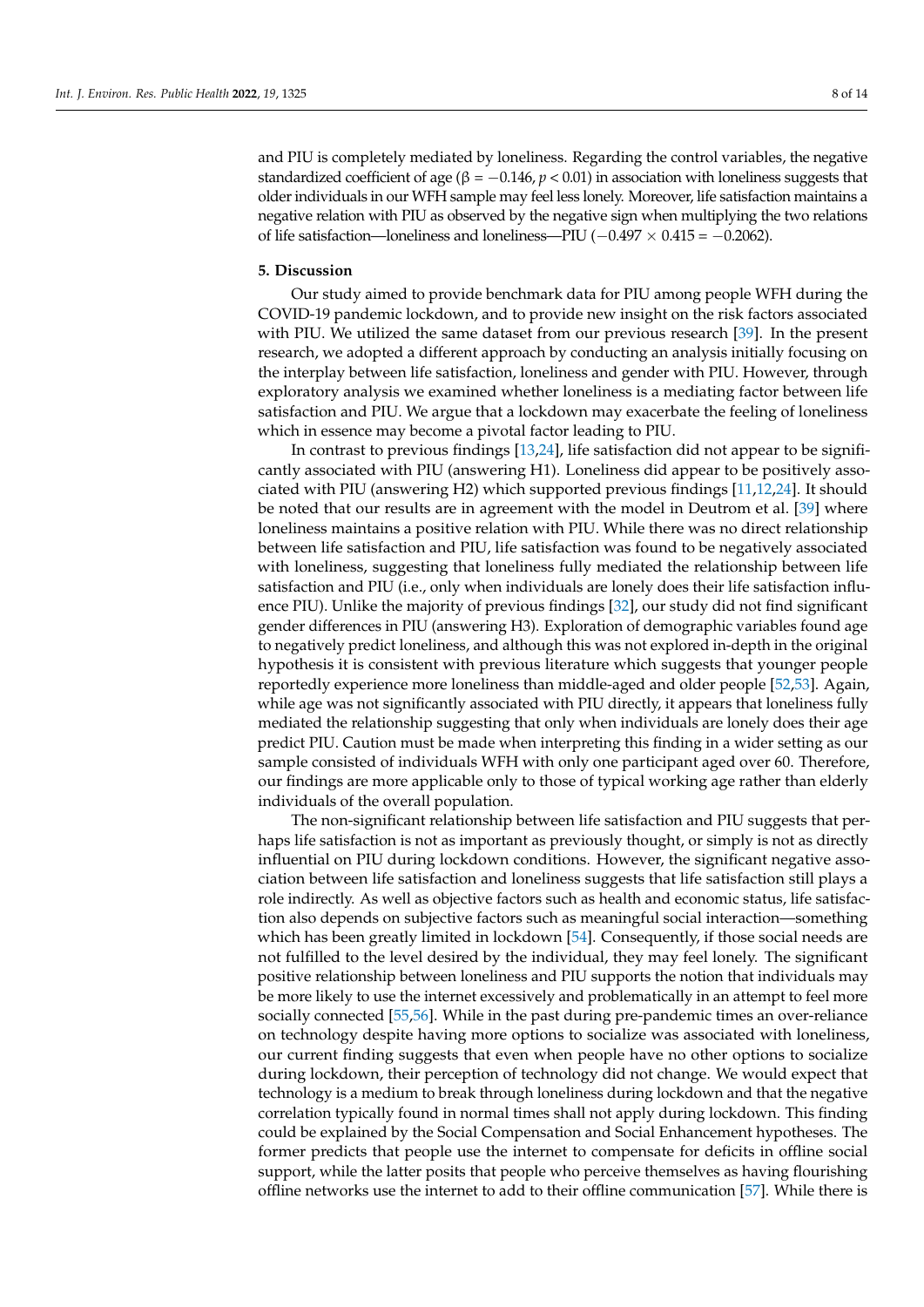evidence to support each hypothesis in various contexts of interpersonal communication, it is feasible that lockdown may have created a shift towards social enhancement where people attempt to maintain their friendships online.

Contrasting previous literature which found males to generally exhibit higher PIU, we found no gender differences in PIU during lockdown conditions. There are several possible interpretations of this finding. If our findings are truly reflective of the real world, they suggest that the gender differences in PIU seen during 'normal' times are simply not present under lockdown conditions. When looking into the factors contributing to previously reported gender differences, it appears that socio-economic factors such as lower income (GDP) per capita and internet access in a country led to a larger gender-related differences in PIU estimates [\[32\]](#page-12-13). Similarly, evidence suggested that the PIU gender gap was higher in countries such as India where social and cultural norms about women and their role may restrict the use of the internet by females, thereby protecting them from developing PIU. Considering that our data were collected in the UK where these factors may not be as prevalent (especially in a population WFH who most likely all have constant internet access), this may partially explain the lack of gender-related PIU differences found. Furthermore, the current findings may instead reflect a shift in PIU and internet use in general that was accelerated during lockdown in both genders. Longitudinal research carried out by ONS found that the difference in active internet users between men and women has been closing over the last decade in the UK [\[58\]](#page-13-14). If these findings extend from general internet use to PIU, perhaps upcoming research will see more results such as ours.

#### *5.1. Implications*

Given that PIU has shown to have negative consequences on individuals' work performance, employers may benefit from applying our findings by monitoring employee wellbeing and easing social connectivity to reduce the chance of developing PIU whilst WFH [\[59\]](#page-13-15). Practical recommendations to reduce loneliness and PIU may include providing employees with access to resources such as mental health support should they find themselves severely impacted, but also preventative measures such as adapting social activities amongst staff to take place virtually to keep and boost morale. Similarly, encouraging the use of digital wellbeing apps to raise awareness and improve self-regulation, and even nontechnical deterrence methods such as organizational acceptable use policies to monitor employee web activity may prove useful [\[7,](#page-11-5)[60\]](#page-13-16). While loneliness is too complex an issue to completely eliminate using these methods, providing individuals with adequate support and tools is still a step in the right direction to help them manage their internet behaviors.

While previous studies have also found loneliness to be more prevalent in younger people, the implications of such a result in the context of WFH are less explored [\[61\]](#page-13-17). According to ONS, the youngest working age group (aged 16–24) are the least likely to be WFH, however age should not be neglected, as there is evidence to suggest that creating an enriching work environment for younger employees is important in instilling company loyalty and reducing staff turnover [\[4,](#page-11-2)[62\]](#page-13-18). Therefore, it still may be of interest to employers to pay attention to PIU in younger employees if this is a demographic which they wish to invest in.

Despite finding no direct effects of life satisfaction or gender on PIU, our findings here still have useful implications by challenging the existing literature base and providing an insight into PIU specifically in the context of WFH during a pandemic. Employers seeking to minimize PIU among their workers may pay more attention to male employees due to the prevalence of research focused on gender differences, whilst in reality those findings may not be as applicable to them compared to research such as ours, which suggests that loneliness and age are the risk factors which should be prioritized in the WFH context.

#### *5.2. Limitations*

The current study was mainly limited by the measurement of PIU as whole rather than its nuanced manifestations. Some studies focusing more in-depth on the role of gender in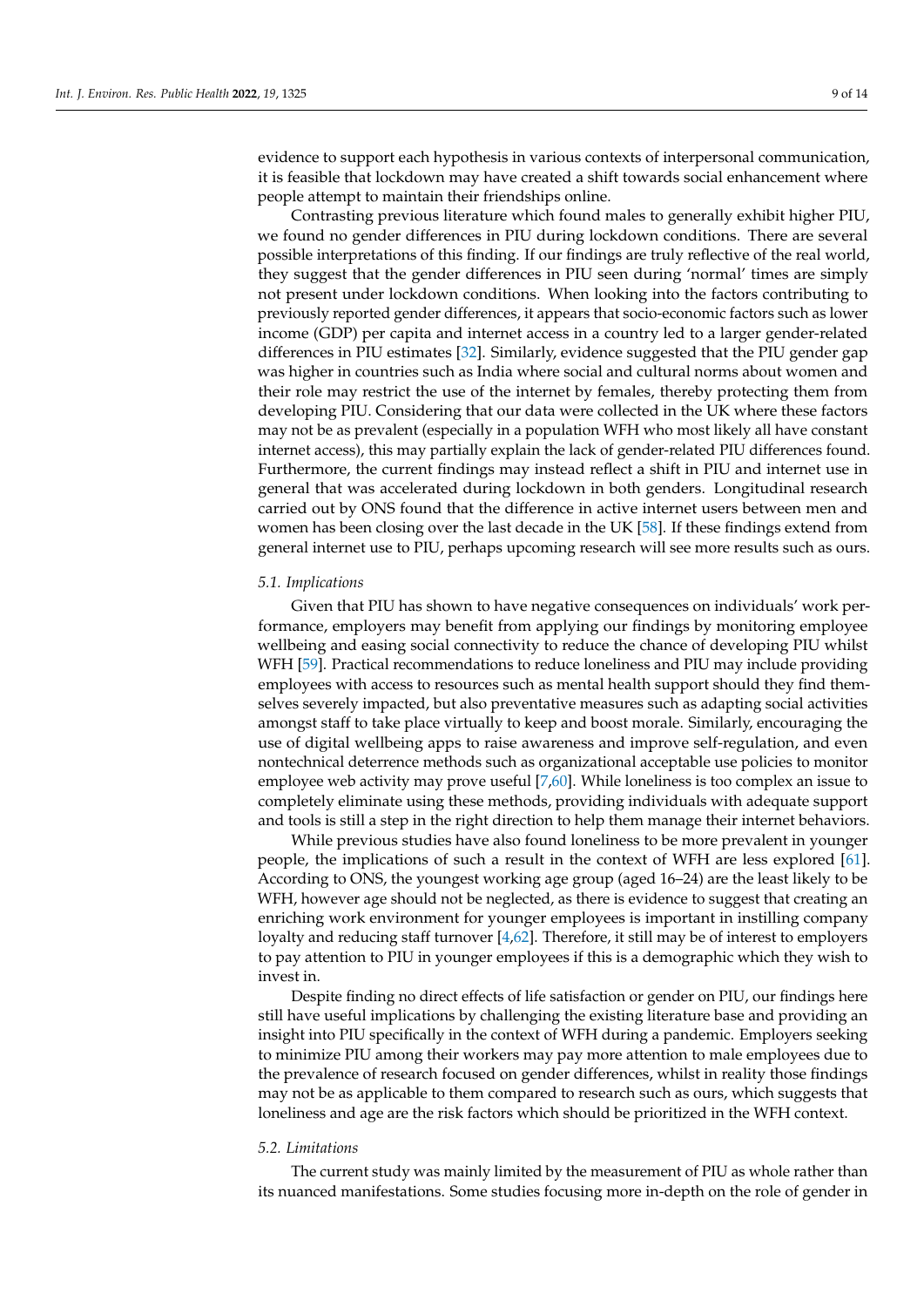PIU looked at the different types of internet activities being carried out, revealing gender differences in specific PIU such as males showing more PIU related to online gaming and gambling whilst women more so with social media and communication [\[63–](#page-13-19)[65\]](#page-13-20). Unlike these studies, we only utilized the PIUQ-SF-6 which does not compare specific types of PIU but rather measures PIU in general. Consequently, it could be the case that while there were no gender differences in overall PIU, there may have been gender-based differences in the specific types of PIU which our methods were not sensitive to. Similarly, the use of the PIUQ-SF-6 alone meant that only self-reported data was captured, with no data on participants' actual internet usage. It may be the case that actual levels of PIU varied differently across the factors we examined without being reported. For example, participants' actual internet usage may be objectively more problematic than during the pre-pandemic period with more hours spent online. However, their perception of what counts as problematic may have warped during lockdown with excessive internet use being justified as a coping strategy rather than maladaptive [\[66–](#page-13-21)[68\]](#page-13-22). However, this does not detract from the validity of our findings, as regardless of actual differences in internet usage, self-reported data still gives insight of perceived PIU which may be just as impactful on individuals' wellbeing.

Furthermore, the relationship between PIU and loneliness is complex. In fact, some evidence suggests that controlling for other variables such as depression reveals a weaker link, and although the PIUQ-SF-6 is multifaceted, when using scales we can only examine what said scales are comprised of, i.e., the subscales and the ideologies behind them [\[17](#page-12-2)[,69\]](#page-13-23). For example, the PIUQ-SF-6 is theoretically based on pathological gaming and measures PIU through the dimensions of obsession, neglect, and control disorder, contrasting to other scales such as the Online Cognition Scale which is based on cognitive-behavioral theory and encompasses four dimensions of diminished impulse control, social comfort, loneliness/depression, and distraction [\[70](#page-14-0)[,71\]](#page-14-1). While there is some overlap in dimensions, it is inevitable that some aspects of PIU would not be covered if using just one scale.

Finally, our study was limited by the gender imbalance of the sample with a divide of approximately 60% females and 40% males. While this was especially not ideal for research initially exploring gender differences of PIU, the imbalance itself was not statistically significant and as the findings regarding gender were directed towards the null, the risk of bias was limited [\[72\]](#page-14-2).

#### *5.3. Future Directions*

Future research could further scrutinize the relationship between gender and PIU among those WFH using more activity-specific and practical methodologies to examine whether our findings are replicated. Furthermore, future research may use our findings as a benchmark to compare results across time as the pandemic progresses to gain a rich, longitudinal insight to PIU and WFH.

#### **6. Conclusions**

The present study investigated the psychosocial and demographic factors contributing to PIU during the UK COVID-19 lockdown. Our study provided a robust SEM in which loneliness was found to be positively associated with PIU and age negatively associated, supporting previous literature on this subject. While there was no direct effect of life satisfaction on PIU, life satisfaction was negatively associated with loneliness, suggesting that loneliness fully mediated the relationship between life satisfaction and PIU. Conversely, gender showed no significance in predicting PIU, which challenges previous works in the literature and provides new insight into the risk factors of PIU in the context of WFH during a pandemic. Our findings have implications for employers seeking to reduce PIU among their staff WFH, which is becoming increasingly relevant as many companies shift towards remote working permanently. Finally, the contributions of our data as a benchmark of PIU during lockdown conditions may be valuable for those seeking to explore longitudinal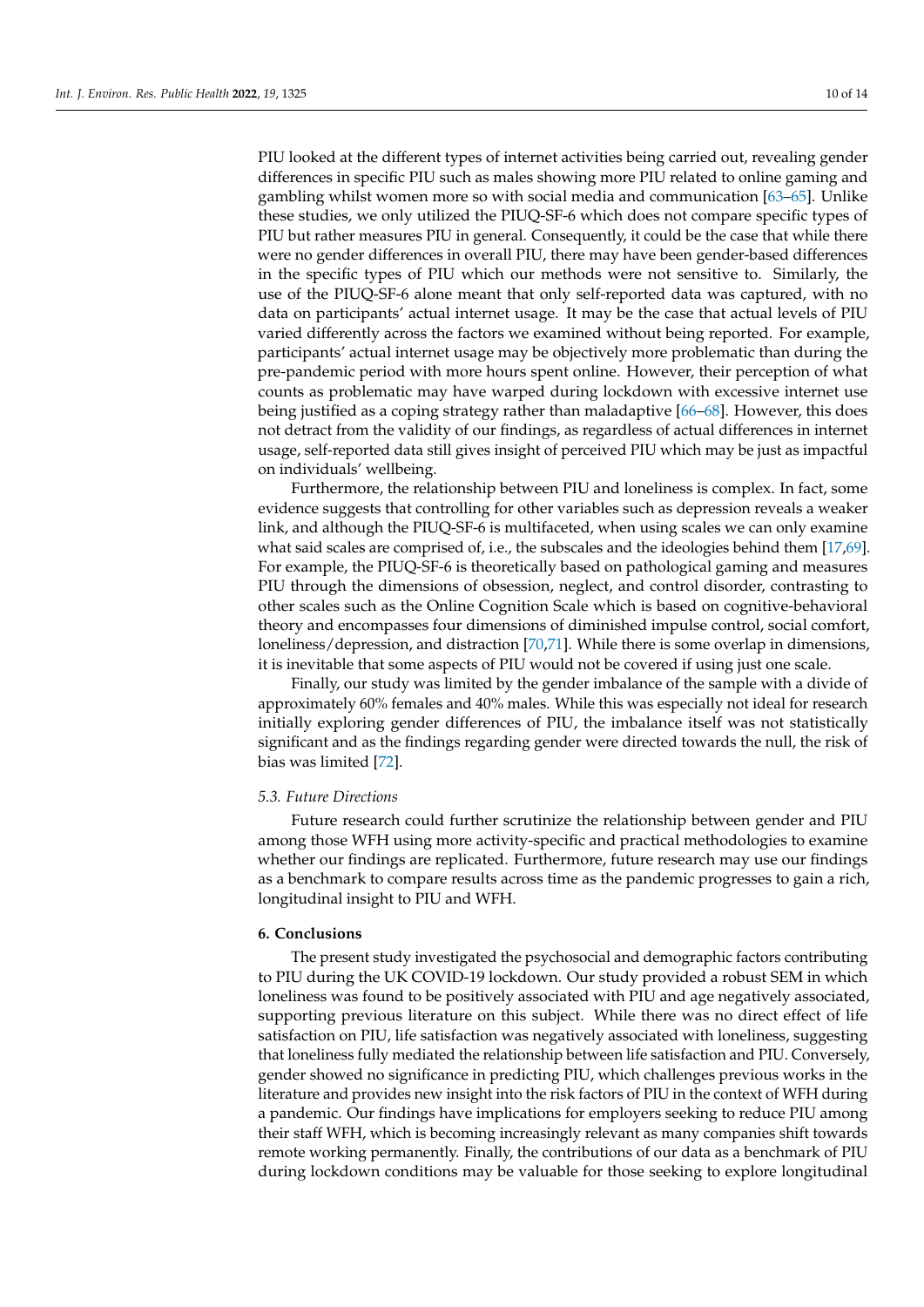patterns of PIU in future waves of COVID-19 and lockdowns as the pandemic progresses and beyond into the 'new normal'.

**Author Contributions:** J.D. wrote the first draft of the manuscript, collected, analyzed and contributed to the interpretation of the statistical analysis results. V.K., M.B.A.-M. and R.A. provided guidance for the conception and design of the work, aided in the analysis and interpretation of the statistical analysis results and edited the paper. All authors have read and agreed to the published version of the manuscript.

**Funding:** This research was funded by the EU's Horizon2020 research and innovation program under the Marie Skłodowska-Curie grant agreement No 778229 (Ideal-Cities) and Zayed University, UAE, under grant number R18053. Bournemouth University funded participant reimbursement for the data collection of this research.

**Institutional Review Board Statement:** The study was conducted in accordance with the Declaration of Helsinki, and approved by the Ethics Committee of Bournemouth University (protocol code 32980 and date of approval 23 July 2020).

**Informed Consent Statement:** Informed consent was obtained from all subjects involved in the study.

**Data Availability Statement:** The datasets used and/or analysed during the current study are available from the corresponding author on reasonable request.

**Conflicts of Interest:** The authors report no conflict of interest.

#### **References**

- <span id="page-11-0"></span>1. Worldometer. COVID-19 Coronavirus Pandemic. 2021. Available online: <https://www.worldometers.info/coronavirus/> (accessed on 8 July 2021).
- 2. John, T.; McGee, L.; Bashir, N. UK Prime Minister Imposes Harsh Lockdown as New COVID-19 Variant Spreads. 2021. Available online: <https://edition.cnn.com/2021/01/04/uk/uk-lockdown-covid-19-boris-johnson-intl/index.html> (accessed on 8 July 2021).
- <span id="page-11-1"></span>3. Express and Star. A Timeline of UK Lockdown Measures Since the Pandemic Began. Available online: [https://www.](https://www.expressandstar.com/news/uk-news/2021/01/04/a-timeline-of-uk-lockdown-measures-since-the-pandemic-began/) [expressandstar.com/news/uk-news/2021/01/04/a-timeline-of-uk-lockdown-measures-since-the-pandemic-began/](https://www.expressandstar.com/news/uk-news/2021/01/04/a-timeline-of-uk-lockdown-measures-since-the-pandemic-began/) (accessed on 7 July 2021).
- <span id="page-11-2"></span>4. Office for National Statistics. Coronavirus and Homeworking in the UK: April 2020. Available online: [https://www.ons.gov.uk/](https://www.ons.gov.uk/employmentandlabourmarket/peopleinwork/employmentandemployeetypes/bulletins/coronavirusandhomeworkingintheuk/april2020) [employmentandlabourmarket/peopleinwork/employmentandemployeetypes/bulletins/coronavirusandhomeworkingintheuk/](https://www.ons.gov.uk/employmentandlabourmarket/peopleinwork/employmentandemployeetypes/bulletins/coronavirusandhomeworkingintheuk/april2020) [april2020](https://www.ons.gov.uk/employmentandlabourmarket/peopleinwork/employmentandemployeetypes/bulletins/coronavirusandhomeworkingintheuk/april2020) (accessed on 8 July 2021).
- <span id="page-11-3"></span>5. Feldmann, A.; Gasser, O.; Lichtblau, F.; Pujol, E.; Poese, I.; Dietzel, C.; Wagner, D.; Wichtlhuber, M.; Tapiador, J.; Vallina-Rodriguez, N.; et al. Implications of the COVID-19 Pandemic on the Internet Traffic. In Proceedings of the 15th ITG-Symposium, Online, 2–3 March 2021; Broadband Coverage in Germany; Association for Computing Machinery: New York, NY, USA, 2021; pp. 1–5. [\[CrossRef\]](http://doi.org/10.1145/3419394.3423658)
- <span id="page-11-4"></span>6. Reglitz, M. Internet Access Is a Necessity Not a Luxury—It Should Be a Basic Right. 2020. Available online: [https://www.](https://www.birmingham.ac.uk/schools/ptr/departments/philosophy/news/2020/reglitz-internet-access.aspx) [birmingham.ac.uk/schools/ptr/departments/philosophy/news/2020/reglitz-internet-access.aspx](https://www.birmingham.ac.uk/schools/ptr/departments/philosophy/news/2020/reglitz-internet-access.aspx) (accessed on 8 July 2021).
- <span id="page-11-5"></span>7. Király, O.; Potenza, M.N.; Stein, D.J.; King, D.L.; Hodgins, D.C.; Saunders, J.B.; Griffiths, M.D.; Gjoneska, B.; Billieux, J.; Brand, M.; et al. Preventing problematic internet use during the COVID-19 pandemic: Consensus guidance. *Compr. Psychiatry* **2020**, *100*, 152180. [\[CrossRef\]](http://doi.org/10.1016/j.comppsych.2020.152180) [\[PubMed\]](http://www.ncbi.nlm.nih.gov/pubmed/32422427)
- <span id="page-11-6"></span>8. Marshall, L.; Bibby, J.; Abbs, I. Emerging Evidence on COVID-19's Impact on. 2020. Available online: [https://www.health.org.](https://www.health.org.uk/news-and-comment/blogs/emerging-evidence-on-covid-19s-impact-on-mental-health-and-health) [uk/news-and-comment/blogs/emerging-evidence-on-covid-19s-impact-on-mental-health-and-health](https://www.health.org.uk/news-and-comment/blogs/emerging-evidence-on-covid-19s-impact-on-mental-health-and-health) (accessed on 8 July 2021).
- <span id="page-11-7"></span>9. Office for National Statistics. Coronavirus and Loneliness, Great Britain: 3 April to 3 May 2020. Available online: [https://www.](https://www.ons.gov.uk/peoplepopulationandcommunity/wellbeing/bulletins/coronavirusandlonelinessgreatbritain/3aprilto3may2020) [ons.gov.uk/peoplepopulationandcommunity/wellbeing/bulletins/coronavirusandlonelinessgreatbritain/3aprilto3may2020](https://www.ons.gov.uk/peoplepopulationandcommunity/wellbeing/bulletins/coronavirusandlonelinessgreatbritain/3aprilto3may2020) (accessed on 8 July 2021).
- <span id="page-11-8"></span>10. Zhang, S.X.; Wang, Y.; Rauch, A.; Wei, F. Unprecedented disruption of lives and work: Health, distress and life satisfaction of working adults in China one month into the COVID-19 outbreak. *Psychiatry Res.* **2020**, *288*, 112958. [\[CrossRef\]](http://doi.org/10.1016/j.psychres.2020.112958) [\[PubMed\]](http://www.ncbi.nlm.nih.gov/pubmed/32283450)
- <span id="page-11-9"></span>11. Costa, R.M.; Patrão, I.; Machado, M. Problematic internet use and feelings of loneliness. *Int. J. Psychiatry Clin. Pract.* **2019**, *23*, 160–162. [\[CrossRef\]](http://doi.org/10.1080/13651501.2018.1539180) [\[PubMed\]](http://www.ncbi.nlm.nih.gov/pubmed/30570343)
- <span id="page-11-12"></span>12. Kim, J.; LaRose, R.; Peng, W. Loneliness as the Cause and the Effect of Problematic Internet Use: The Relationship between Internet Use and Psychological Well-Being. *CyberPsychol. Behav.* **2009**, *12*, 451–455. [\[CrossRef\]](http://doi.org/10.1089/cpb.2008.0327)
- <span id="page-11-10"></span>13. Kabasakal, Z. Life satisfaction and family functions as-predictors of problematic Internet use in university students. *Comput. Hum. Behav.* **2015**, *53*, 294–304. [\[CrossRef\]](http://doi.org/10.1016/j.chb.2015.07.019)
- <span id="page-11-11"></span>14. Ceyhan, A.A.; Ceyhan, E. Loneliness, Depression, and Computer Self-Efficacy as Predictors of Problematic Internet Use. *Cyber Psychol. Behav.* **2008**, *11*, 699–701. [\[CrossRef\]](http://doi.org/10.1089/cpb.2007.0255)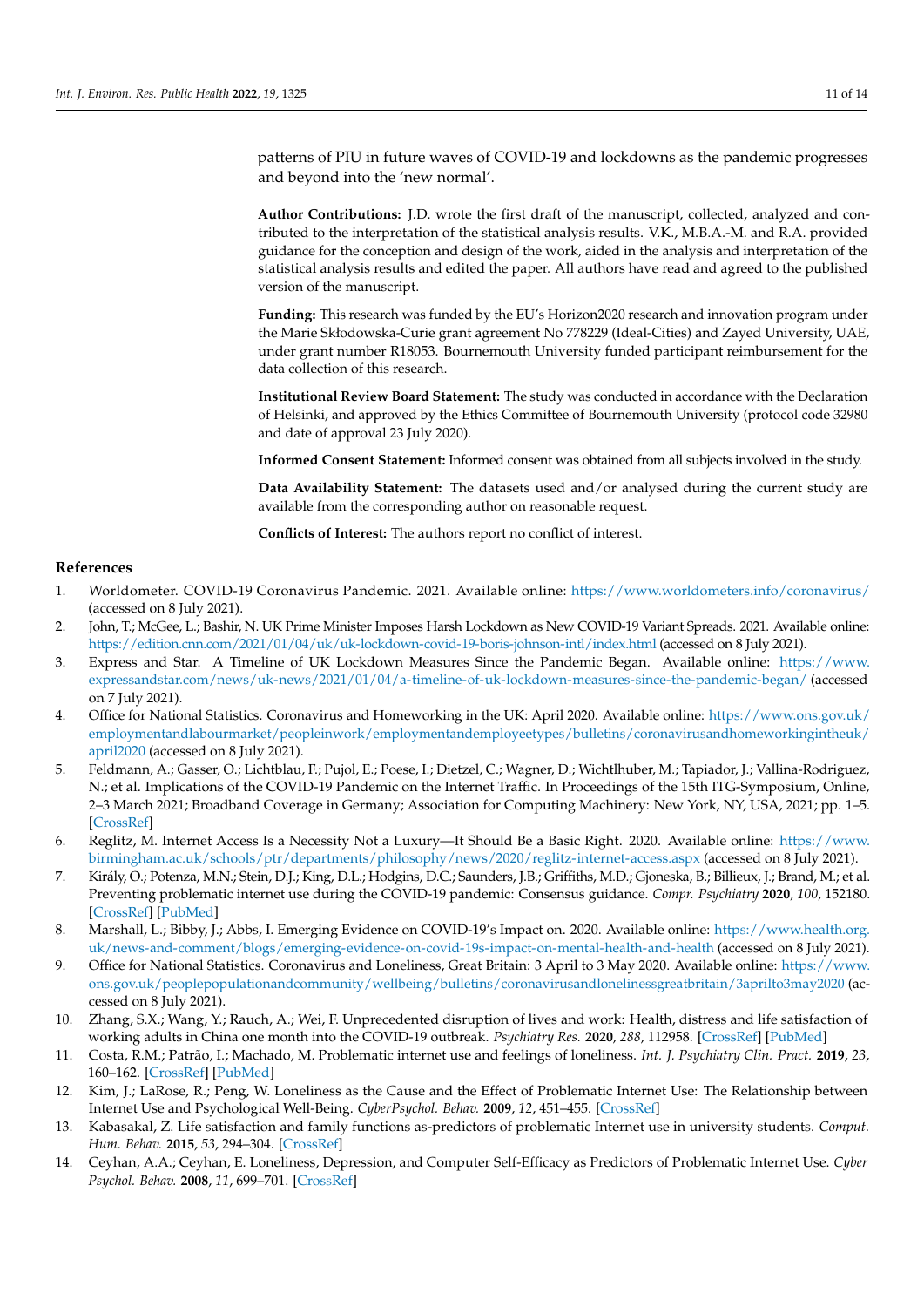- <span id="page-12-0"></span>15. Garfin, D.R. Technology as a coping tool during the coronavirus disease 2019 (COVID-19) pandemic: Implications and recommendations. *Stress Health* **2020**, *36*, 555–559. [\[CrossRef\]](http://doi.org/10.1002/smi.2975)
- <span id="page-12-1"></span>16. Cellini, N.; Canale, N.; Mioni, G.; Costa, S. Changes in sleep pattern, sense of time and digital media use during COVID-19 lockdown in Italy. *J. Sleep Res.* **2020**, *29*, e13074. [\[CrossRef\]](http://doi.org/10.1111/jsr.13074)
- <span id="page-12-2"></span>17. Moretta, T.; Buodo, G. Problematic Internet Use and Loneliness: How Complex Is the Relationship? *A Short Literature Review. Curr. Addict. Rep.* **2020**, *7*, 125–136. [\[CrossRef\]](http://doi.org/10.1007/s40429-020-00305-z)
- <span id="page-12-3"></span>18. Caplan, S.E. *Refining the Cognitive Behavioral Model of Problematic Internet Use*; American Psychological Association: Washington, DC, USA, 2005.
- <span id="page-12-4"></span>19. Almourad, M.B.; McAlaney, J.; Skinner, T.; Pleya, M.; Ali, R. Defining digital addiction: Key features from the literature. *Psihologija* **2020**, *53*, 237–253. [\[CrossRef\]](http://doi.org/10.2298/PSI191029017A)
- <span id="page-12-5"></span>20. American Psychiatric Association. *Diagnostic and Statistical Manual of Mental Disorders*, 5th ed.; American Psychiatric Association: Washington, DC, USA, 2013.
- <span id="page-12-6"></span>21. Cho, H.; Kwon, M.; Choi, J.-H.; Lee, S.-K.; Choi, J.S.; Choi, S.-W.; Kim, D.-J. Development of the Internet addiction scale based on the Internet Gaming Disorder criteria suggested in DSM-5. *Addict. Behav.* **2014**, *39*, 1361–1366. [\[CrossRef\]](http://doi.org/10.1016/j.addbeh.2014.01.020) [\[PubMed\]](http://www.ncbi.nlm.nih.gov/pubmed/24880884)
- 22. Jeong, E.J.; Kim, D.J.; Lee, D.M. Why Do Some People Become Addicted to Digital Games More Easily? A Study of Digital Game Addiction from a Psychosocial Health Perspective. *Int. J. Hum. Comput. Interact.* **2016**, *33*, 199–214. [\[CrossRef\]](http://doi.org/10.1080/10447318.2016.1232908)
- <span id="page-12-7"></span>23. World Health Organization. Inclusion of "Gaming Disorder" in ICD-11. 2018. Available online: [https://www.who.int/news/](https://www.who.int/news/item/14-09-2018-inclusion-of-gaming-disorder-in-icd-11) [item/14-09-2018-inclusion-of-gaming-disorder-in-icd-11](https://www.who.int/news/item/14-09-2018-inclusion-of-gaming-disorder-in-icd-11) (accessed on 8 July 2021).
- <span id="page-12-8"></span>24. Shinkins, A. Examination of the Relationship between Online Cognition, Predictor Variables of Psychosocial Well-Being and Personality Traits. Higher Diploma in Arts in Psychology, Dublin Business School, School of Arts, Dublin, Ireland, 2016. Available online: <https://esource.dbs.ie/handle/10788/3019> (accessed on 22 January 2022).
- <span id="page-12-18"></span>25. Dhir, A.; Chen, S.; Nieminen, M. A repeat cross-sectional analysis of the psychometric properties of the Compulsive Internet Use Scale (CIUS) with adolescents from public and private schools. *Comput. Educ.* **2015**, *86*, 172–181. [\[CrossRef\]](http://doi.org/10.1016/j.compedu.2015.03.011)
- 26. Celik, V.; Yesilyurt, E. Attitudes to technology, perceived computer self-efficacy and computer anxiety as predictors of computer supported education. *Comput. Educ.* **2013**, *60*, 148–158. [\[CrossRef\]](http://doi.org/10.1016/j.compedu.2012.06.008)
- 27. Bhagat, S.; Jeong, E.J.; Kim, D.J. The Role of Individuals' Need for Online Social Interactions and Interpersonal Incompetence in Digital Game Addiction. *Int. J. Hum. Comput. Interact.* **2020**, *36*, 449–463. [\[CrossRef\]](http://doi.org/10.1080/10447318.2019.1654696)
- <span id="page-12-9"></span>28. Leite, Â.; Ramires, A.; Amorim, S.; Sousa, H.F.P.E.; Vidal, D.G.; Dinis, M.A.P. Psychopathological Symptoms and Loneliness in Adult Internet Users: A Contemporary Public Health Concern. *Int. J. Environ. Res. Public Health* **2020**, *17*, 856. [\[CrossRef\]](http://doi.org/10.3390/ijerph17030856)
- <span id="page-12-10"></span>29. "Irani, T.A.; Wilson, S.B.; Slough, D.L.; Rieger, M. Graduate Student Experiences on-and off-Campus: Social Connectedness and Perceived Isolation. *Int. J. E-Learn. Distance Educ.* **2014**, *28*, 1–16.
- <span id="page-12-11"></span>30. Alheneidi, H.; AlSumait, L.; AlSumait, D.; Smith, A.P. Loneliness and Problematic Internet Use during COVID-19 Lock-Down. *Behav. Sci.* **2021**, *11*, 5. [\[CrossRef\]](http://doi.org/10.3390/bs11010005)
- <span id="page-12-12"></span>31. Shek, D.T.L.; Sun, R.C.F.; Yu, L. *Internet Addiction*; Pfaff, D.W., Martin, E., Pariser, E., Eds.; Neuroscience in the 21st Century; Springer: New York, NY, USA, 2013; pp. 2775–2811.
- <span id="page-12-13"></span>32. Su, W.; Han, X.; Jin, C.; Yan, Y.; Potenza, M.N. Are males more likely to be addicted to the internet than females? A meta-analysis involving 34 global jurisdictions. *Comput. Hum. Behav.* **2019**, *99*, 86–100. [\[CrossRef\]](http://doi.org/10.1016/j.chb.2019.04.021)
- 33. Tomaszek, K.; Muchacka-Cymerman, A. Sex Differences in the Relationship between Student School Burnout and Problematic Internet Use among Adolescents. *Int. J. Environ. Res. Public Health* **2019**, *16*, 4107. [\[CrossRef\]](http://doi.org/10.3390/ijerph16214107)
- 34. Baloğlu, M.; Şahin, R.; Arpaci, I. A review of recent research in problematic internet use: Gender and cultural differences. Curr. *Opin. Psychol.* **2020**, *36*, 124–129. [\[CrossRef\]](http://doi.org/10.1016/j.copsyc.2020.05.008)
- 35. Bulut Serin, N. An Examination of Predictor Variables for Problematic Internet Use. *Turk. Online J. Educ. Technol. TOJET* **2011**, *10*, 54–62.
- <span id="page-12-14"></span>36. Opakunle, T.; Aloba, O.; Opakunle, O.; Eegunranti, B. Problematic Internet Use Questionnaire-Short Form-6 (PIUQ-SF-6): Dimensionality, validity, reliability, measurement invariance and mean differences across genders and age categories among Nigerian adolescents. *Int. J. Ment. Health* **2020**, *49*, 229–246. [\[CrossRef\]](http://doi.org/10.1080/00207411.2020.1776457)
- <span id="page-12-15"></span>37. Bu, F.; Steptoe, A.; Fancourt, D. Loneliness during a strict lockdown: Trajectories and predictors during the COVID-19 pandemic in 38,217 United Kingdom adults. *Soc. Sci. Med.* **2020**, *265*, 113521. [\[CrossRef\]](http://doi.org/10.1016/j.socscimed.2020.113521)
- <span id="page-12-16"></span>38. Pieh, C.; Budimir, S.; Probst, T. The effect of age, gender, income, work, and physical activity on mental health during coronavirus disease (COVID-19) lockdown in Austria. *J. Psychosom. Res.* **2020**, *136*, 110186. [\[CrossRef\]](http://doi.org/10.1016/j.jpsychores.2020.110186)
- <span id="page-12-17"></span>39. Deutrom, J.; Katos, V.; Ali, R. Loneliness, life satisfaction, problematic internet use and security behaviours: Re-examining the relationships when working from home during COVID-19. *Behav. Inf. Technol.* **2021**, *40*, 1–15. [\[CrossRef\]](http://doi.org/10.1080/0144929X.2021.1973107)
- <span id="page-12-19"></span>40. Hadlington, L. Human factors in cybersecurity; examining the link between Internet addiction, impulsivity, attitudes towards cybersecurity, and risky cybersecurity behaviours. *Heliyon* **2017**, *3*, e00346. [\[CrossRef\]](http://doi.org/10.1016/j.heliyon.2017.e00346)
- <span id="page-12-20"></span>41. Egelman, S.; Peer, E. Scaling the security wall: Developing a security behavior intentions scale (sebis). In Proceedings of the 33rd Annual ACM Conference on Human Factors in Computing Systems, Seoul, Korea, 18–23 April 2015; pp. 2873–2882.
- <span id="page-12-21"></span>42. Felstead, A.; Henseke, G. Assessing the growth of remote working and its consequences for effort, well-being and work-life balance. New Technol. *Work Employ.* **2017**, *32*, 195–212. [\[CrossRef\]](http://doi.org/10.1111/ntwe.12097)
- <span id="page-12-22"></span>43. Diener, E.D.; Emmons, R.A.; Larsen, R.J.; Griffin, S. The satisfaction with life scale. *J. Personal. Assess.* **1985**, *49*, 71–75. [\[CrossRef\]](http://doi.org/10.1207/s15327752jpa4901_13)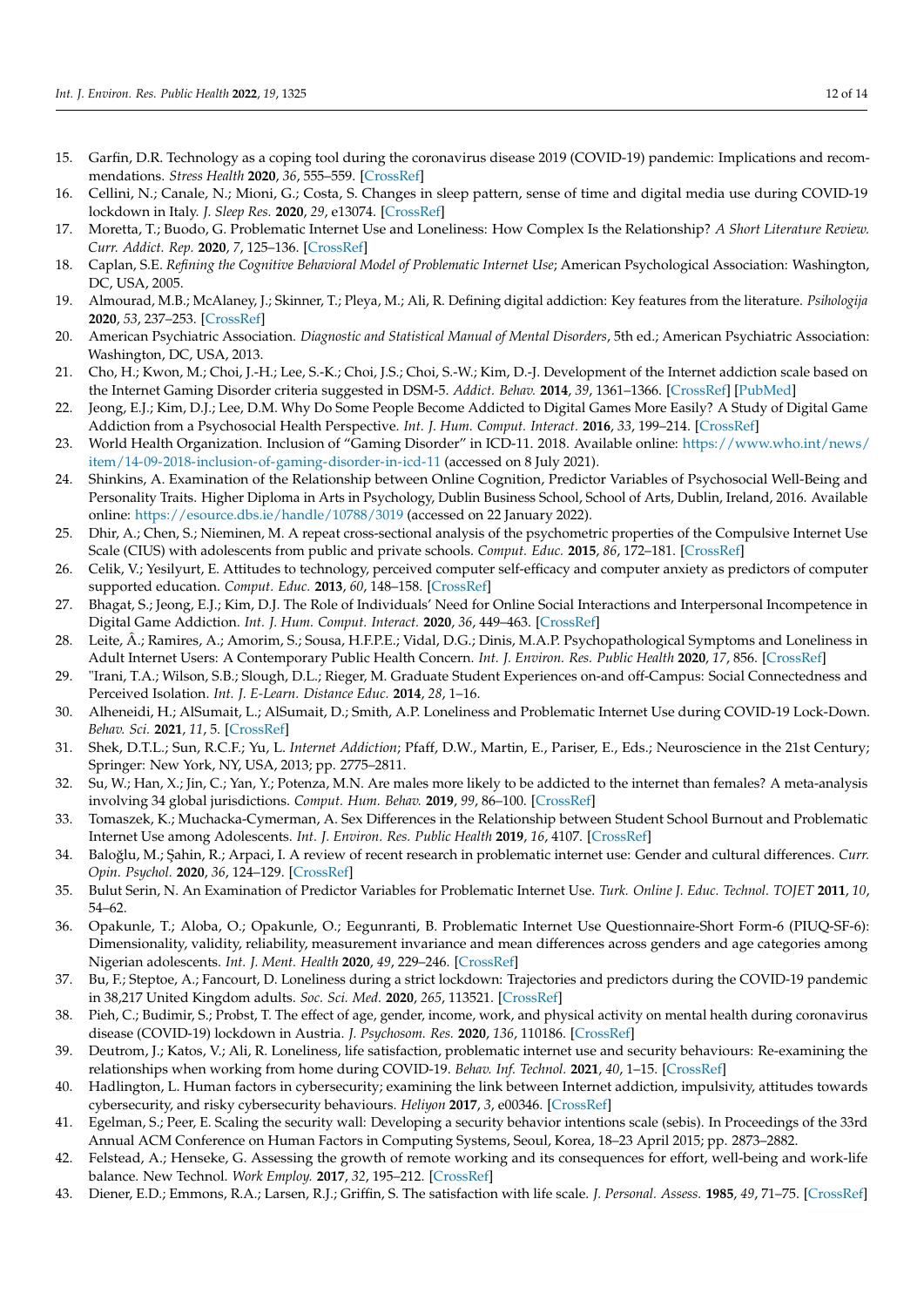- <span id="page-13-0"></span>44. Hughes, M.E.; Waite, L.J.; Hawkley, L.C.; Cacioppo, J.T. A short scale for measuring loneliness in large surveys: Results from two population-based studies. *Res. Aging* **2004**, *26*, 655–672. [\[CrossRef\]](http://doi.org/10.1177/0164027504268574)
- <span id="page-13-1"></span>45. Demetrovics, Z.; Király, O.; Koronczai, B.; Griffiths, M.; Nagygyörgy, K.; Elekes, Z.; Tamás, D.; Kun, B.; Kökönyei, G.; Urbán, R. Psychometric Properties of the Problematic Internet Use Questionnaire Short-Form (PIUQ-SF-6) in a Nationally Representative Sample of Adolescents. *PLoS ONE* **2016**, *11*, e0159409. [\[CrossRef\]](http://doi.org/10.1371/journal.pone.0159409) [\[PubMed\]](http://www.ncbi.nlm.nih.gov/pubmed/27504915)
- <span id="page-13-2"></span>46. Bollen, K.A. Measurement models: The relation between latent and observed variables. *Struct. Equ. Latent Var.* **1989**, *210*, 179–225.
- <span id="page-13-3"></span>47. Hu, L.-T.; Bentler, P.M. Cutoff criteria for fit indexes in covariance structure analysis: Conventional criteria versus new alternatives. *Struct. Equ. Modeling Multidiscip. J.* **1999**, *6*, 1–55. [\[CrossRef\]](http://doi.org/10.1080/10705519909540118)
- <span id="page-13-4"></span>48. Nunnally, J.C. *Psychometric Theory 3E*; Tata McGraw-hill Education: New York, NY, USA, 1994.
- <span id="page-13-5"></span>49. Hair, J.; Black, W.; Babin, B.Y.A.; Anderson, R.; Tatham, R. *Multivariate Data Analysis*, 7th ed.; Pearson Prentice Hall: Hoboken, NJ, USA, 2010.
- <span id="page-13-6"></span>50. Byrne, B.M. *Structural Equation Modeling with Mplus: Basic Concepts, Applications and Programming*; Routledge: New York, NY, USA, 2012.
- <span id="page-13-7"></span>51. Schaller, T.K.; Patil, A.; Malhotra, N.K. Alternative techniques for assessing common method variance: An analysis of the theory of planned behavior research. *Organ. Res. Methods* **2015**, *18*, 177–206. [\[CrossRef\]](http://doi.org/10.1177/1094428114554398)
- <span id="page-13-8"></span>52. Barreto, M.; Victor, C.; Hammond, C.; Eccles, A.; Richins, M.T.; Qualter, P. Loneliness around the world: Age, gender, and cultural differences in loneliness. *Pers. Individ. Differ.* **2021**, *169*, 110066. [\[CrossRef\]](http://doi.org/10.1016/j.paid.2020.110066)
- <span id="page-13-9"></span>53. Office for National Statistics. Loneliness—What Characteristics and Circumstances are Associated with Feeling Lonely? 2018. Available online: <https://www.ons.gov.uk/peoplepopulationandcommunity/wellbeing/articles/lonelinesswhatcharacteristicsan> <dcircumstancesareassociatedwithfeelinglonely/2018-04-10> (accessed on 8 July 2021).
- <span id="page-13-10"></span>54. Tian, Y.; Zhang, S.; Wu, R.; Wang, P.; Gao, F.; Chen, Y. Association Between Specific Internet Activities and Life Satisfaction: The Mediating Effects of Loneliness and Depression. *Front. Psychol.* **2018**, *9*, 1181. [\[CrossRef\]](http://doi.org/10.3389/fpsyg.2018.01181)
- <span id="page-13-11"></span>55. Hardie, E.; Tee, M.Y. Excessive Internet use: The role of personality, loneliness and social support networks in Internet Addiction. *Aust. J. Emerg. Technol. Soc.* **2007**, *5*, 34–47.
- <span id="page-13-12"></span>56. McIntyre, E.; Wiener, K.K.; Saliba, A.J. Compulsive Internet use and relations between social connectedness, and introversion. *Comput. Hum. Behav.* **2015**, *48*, 569–574. [\[CrossRef\]](http://doi.org/10.1016/j.chb.2015.02.021)
- <span id="page-13-13"></span>57. Ruppel, E.K.; McKinley, C.J. Social Support and Social Anxiety in Use and Perceptions of Online Mental Health Resources: Exploring Social Compensation and Enhancement. *Cyberpsychol. Behav. Soc. Netw.* **2015**, *18*, 462–467. [\[CrossRef\]](http://doi.org/10.1089/cyber.2014.0652)
- <span id="page-13-14"></span>58. Office for National Statistics. Internet Users, UK: 2019. Available online: [https://www.ons.gov.uk/businessindustryandtrade/](https://www.ons.gov.uk/businessindustryandtrade/itandinternetindustry/bulletins/internetusers/2019#main-points) [itandinternetindustry/bulletins/internetusers/2019#main-points](https://www.ons.gov.uk/businessindustryandtrade/itandinternetindustry/bulletins/internetusers/2019#main-points) (accessed on 8 July 2021).
- <span id="page-13-15"></span>59. Greenfield, D.N.; Davis, R.A. Lost in Cyberspace: The Web @ Work. *CyberPsychol. Behav.* **2002**, *5*, 347–353. [\[CrossRef\]](http://doi.org/10.1089/109493102760275590)
- <span id="page-13-16"></span>60. Shepherd, M.M.; Mejias, R.J. Nontechnical Deterrence Effects of Mild and Severe Internet Use Policy Reminders in Reducing Employee Internet Abuse. *Int. J. Hum. Comput. Interact.* **2016**, *32*, 557–567. [\[CrossRef\]](http://doi.org/10.1080/10447318.2016.1183862)
- <span id="page-13-17"></span>61. Laconi, S.; Tricard, N.; Chabrol, H. Differences between specific and generalized problematic Internet uses according to gender, age, time spent online and psychopathological symptoms. *Comput. Hum. Behav.* **2015**, *48*, 236–244. [\[CrossRef\]](http://doi.org/10.1016/j.chb.2015.02.006)
- <span id="page-13-18"></span>62. Trapero, F.G.A.; Castano, L.E.V.; Parra, J.C.V.; Garcia, J.D.L.G. Differences on self-perception of organizational pride and loyalty in Millennial & Generation X, considering gender and seniority variables. *Bus. Econ. Horiz. (BEH)* **2017**, *13*, 270–286.
- <span id="page-13-19"></span>63. Dufour, M.; Brunelle, N.; Tremblay, J.; Leclerc, D.; Cousineau, M.-M.; Khazaal, Y.; Légaré, A.-A.; Rousseau, M.; Berbiche, D. Gender Difference in Internet Use and Internet Problems among Quebec High School Students. *Can. J. Psychiatry* **2016**, *61*, 663–668. [\[CrossRef\]](http://doi.org/10.1177/0706743716640755)
- 64. Ifdil, I.; Putri, Y.E.; Fadli, R.P.; Erwinda, L.; Suranata, K.; Ardi, Z.; Fitria, L.; Churnia, E.; Zola, N.; Barriyah, K.; et al. Measuring internet addiction: Comparative studies based on gender using Bayesian analysis. *J. Physics: Conf. Ser.* **2018**, *1114*, 012073. [\[CrossRef\]](http://doi.org/10.1088/1742-6596/1114/1/012073)
- <span id="page-13-20"></span>65. Su, W.; Han, X.; Yu, H.; Wu, Y.; Potenza, M.N. Do men become addicted to internet gaming and women to social media? A meta-analysis examining gender-related differences in specific internet addiction. *Comput. Hum. Behav.* **2020**, *113*, 106480. [\[CrossRef\]](http://doi.org/10.1016/j.chb.2020.106480)
- <span id="page-13-21"></span>66. Nimrod, G. Changes in Internet Use When Coping with Stress: Older Adults During the COVID-19 Pandemic. *Am. J. Geriatr. Psychiatry* **2020**, *28*, 1020–1024. [\[CrossRef\]](http://doi.org/10.1016/j.jagp.2020.07.010)
- 67. Sharma, M.K.; Thakur, P.C.; Anand, N.; Mondal, I.; Singh, P.; Ajith, S.; Kande, J.S.; Venkateshan, S. Internet use: A boon or a bane during COVID-19. *J. Ment. Health Hum. Behav.* **2020**, *25*, 57. [\[CrossRef\]](http://doi.org/10.4103/jmhhb.jmhhb_42_20)
- <span id="page-13-22"></span>68. Cauberghe, V.; Van Wesenbeeck, I.; De Jans, S.; Hudders, L.; Ponnet, K. How Adolescents Use Social Media to Cope with Feelings of Loneliness and Anxiety During COVID-19 Lockdown. *Cyberpsychol. Behav. Soc. Netw.* **2021**, *24*, 250–257. [\[CrossRef\]](http://doi.org/10.1089/cyber.2020.0478)
- <span id="page-13-23"></span>69. Lopez-Fernandez, O.; Kuss, D.J. Preventing Harmful Internet Use-Related Addiction Problems in Europe: A Literature Review and Policy Options. *Int. J. Environ. Res. Public Health* **2020**, *17*, 3797. [\[CrossRef\]](http://doi.org/10.3390/ijerph17113797)